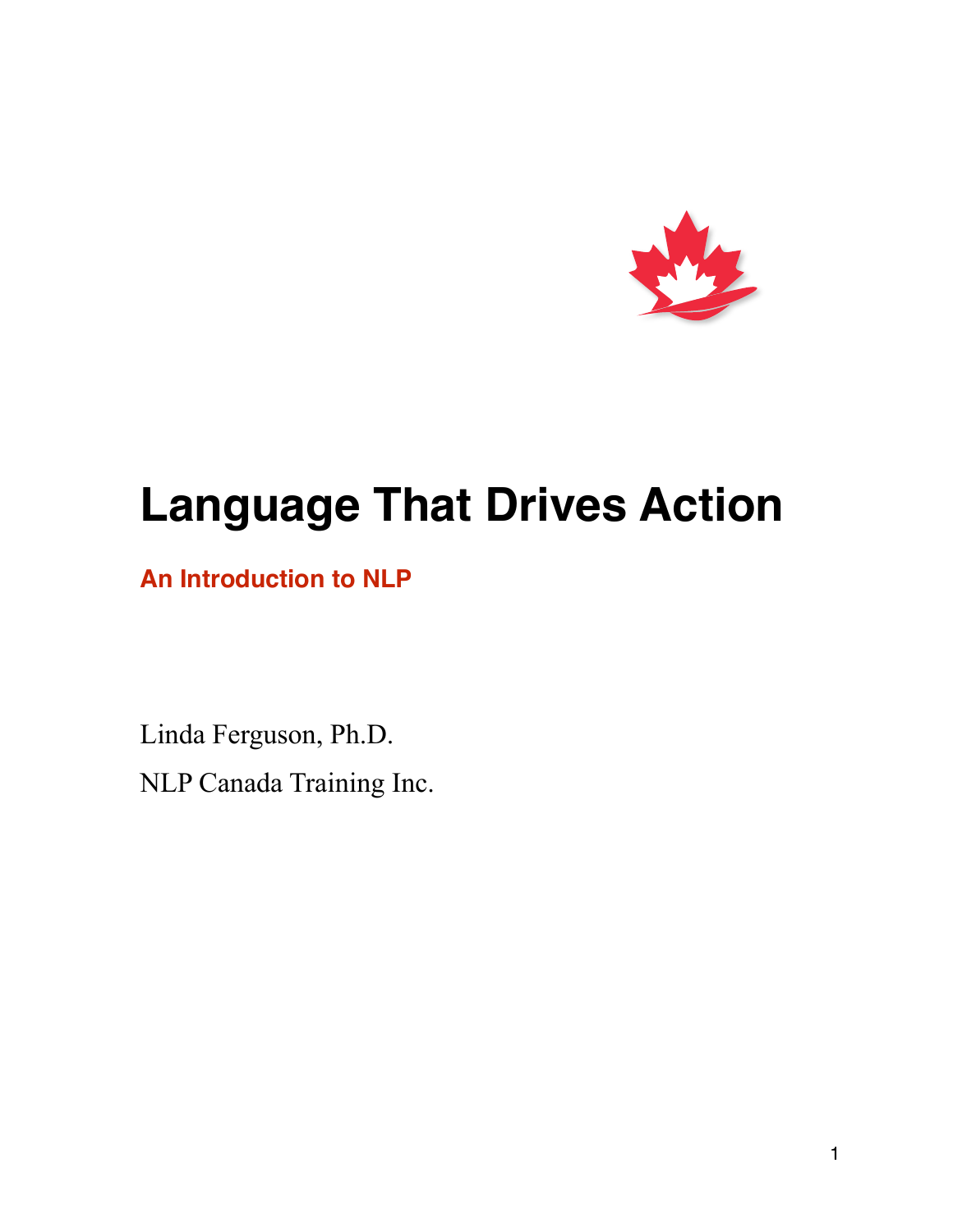| <b>Language That Drives Action</b>                                                                                                     | $\mathbf 1$    |
|----------------------------------------------------------------------------------------------------------------------------------------|----------------|
| What is NLP?                                                                                                                           | 3              |
| <b>Words That Change Behaviours</b>                                                                                                    | 5              |
| <b>Get Yourself To Do Stuff</b>                                                                                                        | 7              |
| 1. Connect With Your Unconscious Mind                                                                                                  | 8              |
| 2. Choose A Useful State                                                                                                               | 9              |
| Change your body<br>Use anchors to change states<br><b>Change Your Mind</b>                                                            | 9<br>10<br>12  |
| 3. Change Meaning To Change Results                                                                                                    | 14             |
| <b>Changing Frames</b><br><b>Changing Metaphors</b><br>A word about limiting beliefs                                                   | 15<br>16<br>18 |
| 4. Suggest The Behaviour You Want                                                                                                      | 19             |
| Describe what you want, not what you don't want<br>Align Your Conscious and Unconscious Processes<br>Some Stories Are Also Suggestions | 20<br>21<br>22 |
| Get Other People To Do Stuff                                                                                                           | 23             |
| 1. Connection Begins with Attention                                                                                                    | 24             |
| <b>Rapport Means Paying Attention Together</b><br>Hold Your Intention While Shifting Your Attention                                    | 25<br>27       |
| 2. Move Your Connection to A Useful State                                                                                              | 28             |
| Use Physiology and the Environment to Support Change<br>Point to Models to Suggest States<br>The Basic Pattern for Changing a State    | 29<br>30<br>31 |
| 3. Move Ideas From Your Head To Theirs                                                                                                 | 32             |
| <b>Make Information Sticky</b><br>Say It Again<br>Make Them Work For It                                                                | 33<br>34<br>35 |
| 4. Get People to Do Stuff                                                                                                              | 36             |
| Stories Are Metaphors With Action<br>Presuppose The Behaviour You Want To Motivate<br><b>Practice Saying What You Want</b>             | 37<br>38<br>39 |
| Does NLP Work?                                                                                                                         | 40             |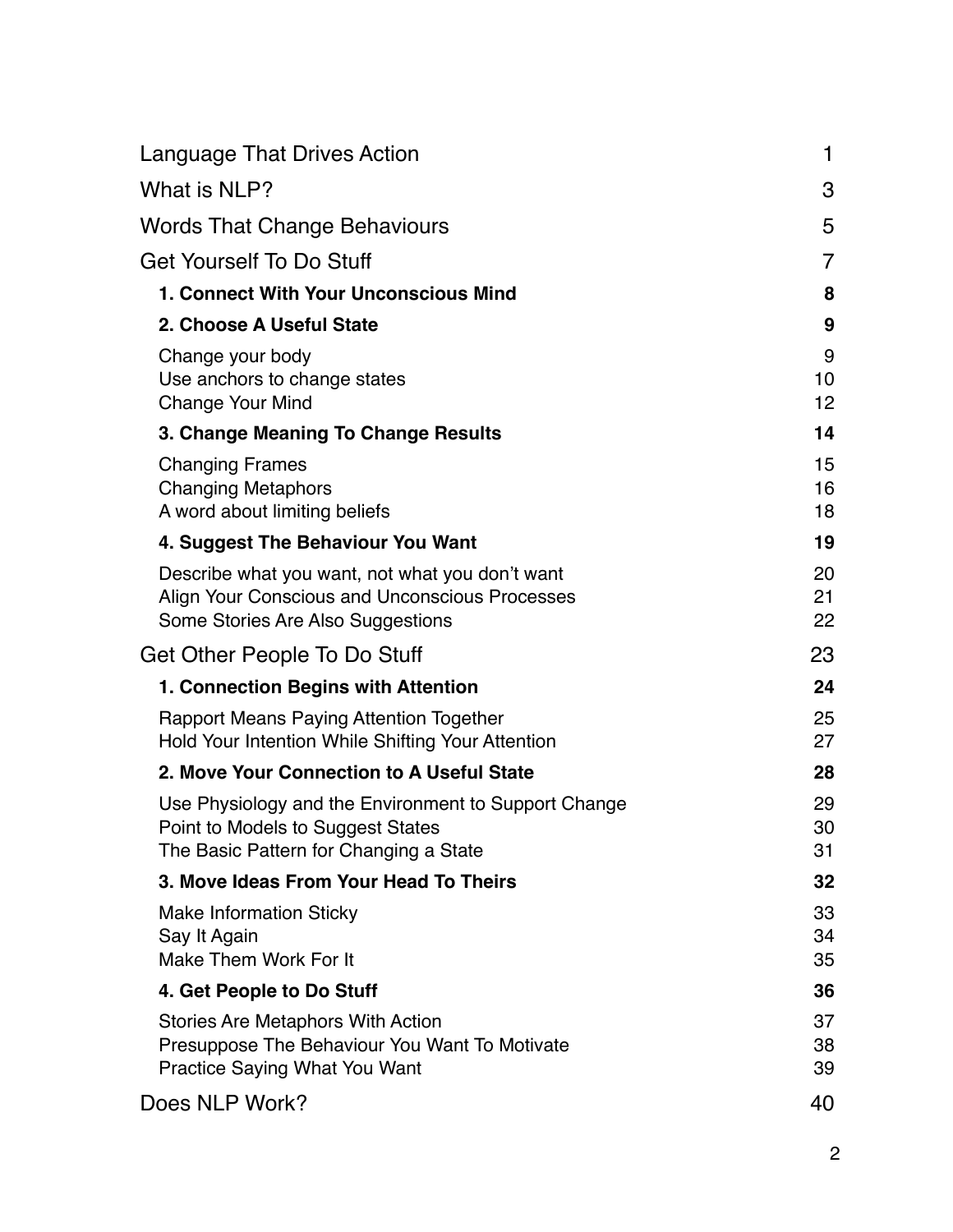# What is NLP?

NLP stands for neurolinguistic programming. There are lots of ways to define this, but the best way to understand it is that NLP is a response to this question: how can people set themselves up to naturally (N) use language (L) to create results (programs). It shows you how to use perception (neurology) and language to generate behaviours that will get create predictable, positive results. It's not concerned with theories: it's concerned with observing and replicating the ways people achieve satisfying results.

It often seems more complicated than this. NLP began in the efforts of graduate students and professors to understand what they called "the structure of subjective experience." They wanted to do the interesting part of academic work without the painfully slow and detailed work required in academics, but they often used sciencey language to describe what they were doing. Academics objected to the use of sciencey language and so wrote off the entire field.

Under the sciencey stuff is a model that has much in common with the scientific method. The founders of NLP observed therapists as they helped clients to live in more satisfying ways. They made guesses about which perceptions, language and behaviours were necessary to make change happen. They tested these perceptions and behaviours to see if they could get the results they had observed. When they got those results, they stabilized the necessary perceptions, language and behaviours in patterns and began a new cycle of testing (by teaching the patterns to others and seeing if they could get the results).

The problem is that they didn't use the structures of science to check their own perceptions and assumptions. As we will see, human thinking is tricky: often we get the results we expect to get. Scientists check their assumptions about their experimental design through various layers of the process, from grant applications to the peer-reviewed publication of results. The price for this is that science moves slowly and it can only study small chunks of human behaviour at a time. Good science is hard to apply to big human questions.

This is as true now as it was in the 1970s. You can read lots of stuff that starts as science, but ends up being sciencey as the results of research are amplified and transformed so that they can be applied in a practical way. Scientists have shown that even scientists are subject to the same cognitive limitations as other people: their observations are shaped by their beliefs and expectations, and they are prone to leaping from what has been proven to what might be true. This is especially likely when the science in question could change the ways people think or behave.

The founders of NLP (who include but are not limited to John Grinder and Richard Bandler) might have had less trouble with critics if they had explained their methods differently. They could have explained that they were interested in uncovering how language can lead to behaviour. It's an interesting question: how does a perception make the jump into abstraction (by being put into words) and how do words make the jump back into the body (where behaviour happens)? This is not the kind of question that science is especially well-suited to answering. Concepts don't exist in the way that microbes or metals exist. They can't be studied in the same way.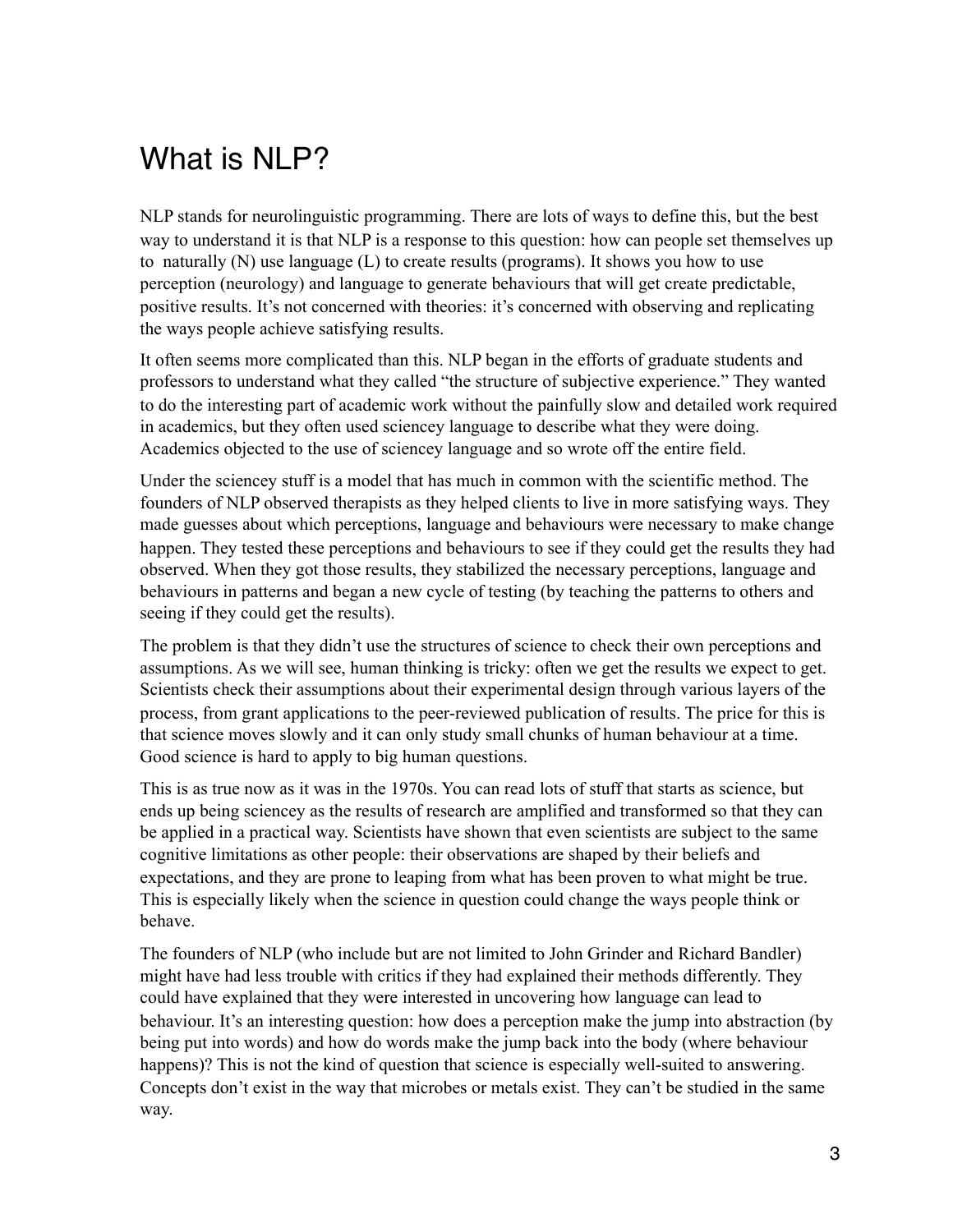Language seems to exist in the way that a chessboard exists: as a stylized representation that works according to strict rules that are separate from real, lived experience. We talk about how language works or about the rules of grammar as though these things are separate from the way people work. You might have heard people in NLP say, "The map is not the territory." This should amaze no one. It's the same as saying: the book is just words on a paper. The story is our experience as those words generate sights and sounds and feelings in our imaginations.

When we study language instead of people, we can explore knowledge and possibility in a way that is neither sciencey nor science. Language is an art, and the arts ask different questions. Scientists ask: "is this true?" Artists ask: "does this work?" What they mean by work is most often a form of "does this alter perceptions in an interesting or useful way?"

So let's put language back into NLP so that it explores a natural language of performance. This is a language that is generated naturally (using the human brain/body/mind) and results in behaviour (a performance). Instead of getting caught up in the endless complications of academic science, we can use the mindset of artists to ask: "what can we notice and what can we say so what we create will work?" In other words, "how can our words make change happen?"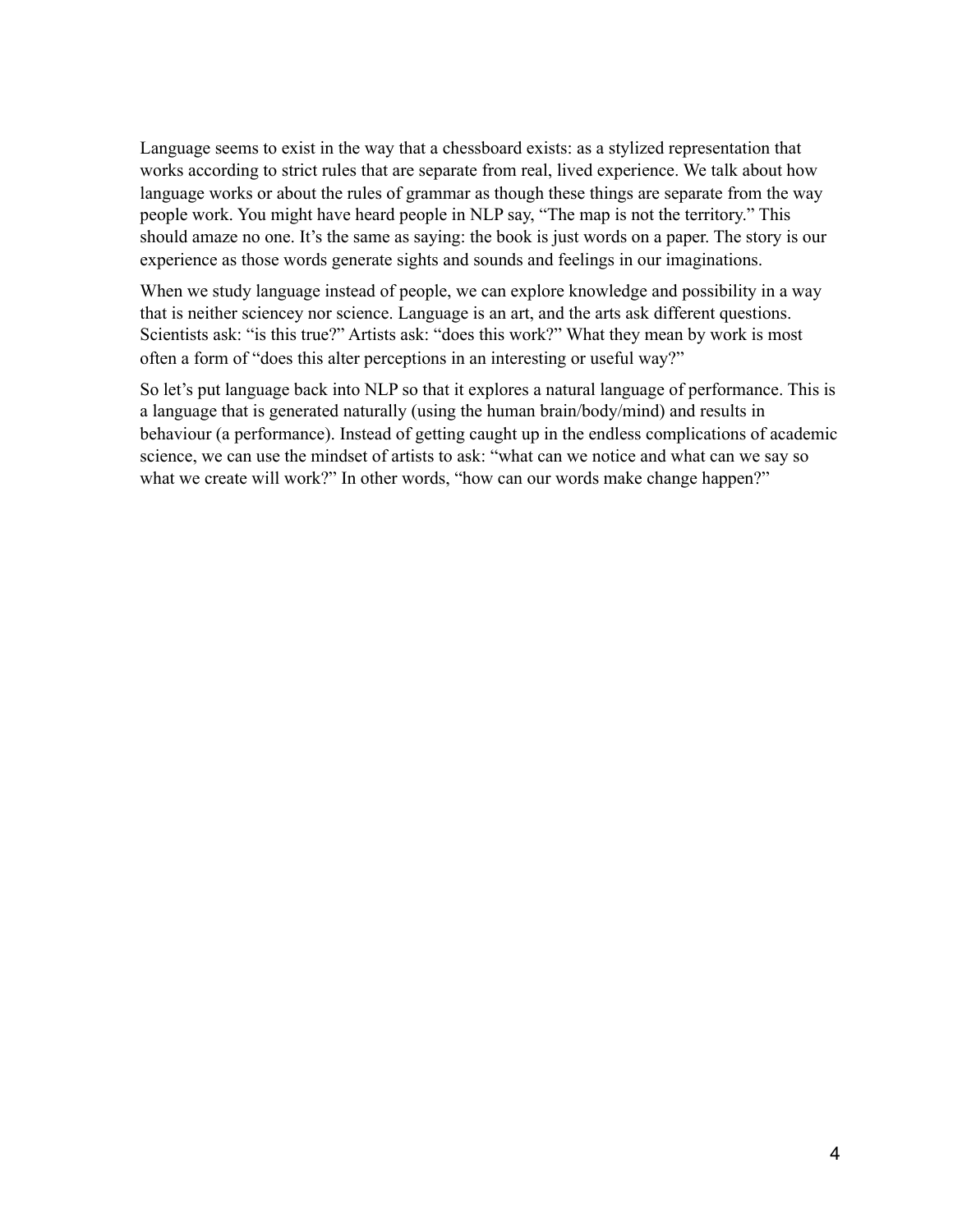# Words That Change Behaviours

Let's begin with a definition for behaviour. It seems simple enough: behaving is what we do: it's a synonym for action. But some of our behaviours are internal: we make a series of changes in our perception and physiology that result in a new emotion or mental state. Sometimes this is done to change the quality of our internal, subjective experience and sometimes it is done to change the quality of our communication with someone else.

Language is a behaviour we use, sometimes to change the quality of our own experience, and sometimes to communicate with other people. Language takes an internal sensation and expresses it as if it were outside us (the feeling becomes the word). Language takes an external phenomena (like sunshine) and expresses it as if it were inside us (because we have to process the word in our own thinking to make sense of it). So language is a behaviour that governs the relationship between what is outside us and what is inside us. Language also generates or motivates behaviours that are not language.

It takes four stages to convert words into behaviour. This is how you get yourself, or someone else, to do something. Here are the four steps:

- 1. **Connect.** This is the first function of language. Language connects you to things in the world governed by the laws of physics (the 'real' world of stuff and action). Language connects you to the parts of your mind that are outside your conscious awareness at any given moment. You can think of this as your unconscious mind, although this part of you is actually more wide awake and more responsive than your conscious mind is. Language also opens up a channel of communication between you and other human beings. Both functions depend on you having a desire to connect. If you use words without intention, you won't be able to move to step 2.
- 2. **Choose a state.** Your state is the combination of your physiology, your mental awareness, and your emotions at a given moment. When you choose words, you open up a connection that will either reinforce your state or influence it to change. You might be wide awake but your words might connect you to watching the flames in a fireplace while you struggle to keep your eyes from closing. Did you notice what happened? You have to choose to follow the words or choose to stay wide awake. All situations make it easier to move to some states and harder to hold other states. This is even more true when you are connecting with one or more other people. As you connect, your state begins to shift to match what you are observing. If you want to maintain your state, you will need both intention and willpower.
- 3. **Communicate ideas.** If you are communicating with yourself, words will come into your awareness and either support your state or shift it. You'll need a way to hear the ideas within the words so that you can decide what they mean and whether to hold onto them or let them go. The same process is happening when you send words to other people. The words catch attention with a call to build or change state. Listeners have to separate out the change in state from the ideas behind the words to decide what to keep and what to let pass.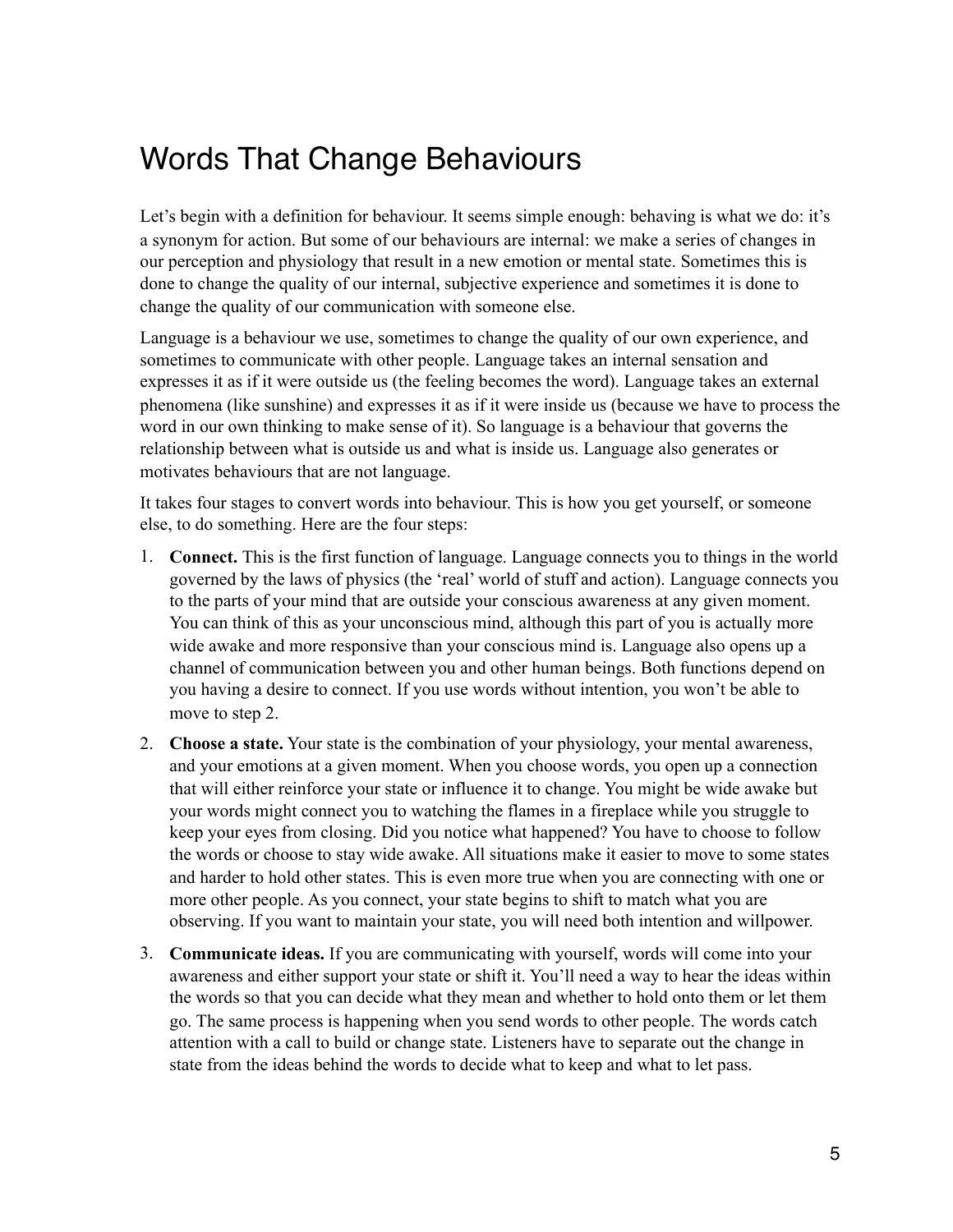4. **Motivate action.** Behaviours are almost entirely generated by processes outside conscious awareness because they involve too many working parts to be controlled entirely by your conscious mind. Imagine trying to walk to your front door by consciously producing the movements required to stand and walk. You'll see that even simple behaviours cannot be defined in language: they can only be seeded or suggested. To make behaviours happen, you need language that drops through critical thinking and lands in the body/brain system that controls action.

Since NLP is more art than science, it offers techniques to manipulate attention (which is the function of the arts) at each of these four stages. These techniques are rooted in the observation of what has worked for others when they have successfully navigated one of these stages of using language to make change happen. The techniques are compatible with what scientists know about human perception, but they are not science themselves. Science is only one way to observe how people achieve results.

In this introduction to NLP as the natural language of performance, we'll summarize some of the core techniques NLP practitioners use to influence perception so that they can change behaviour in themselves and others.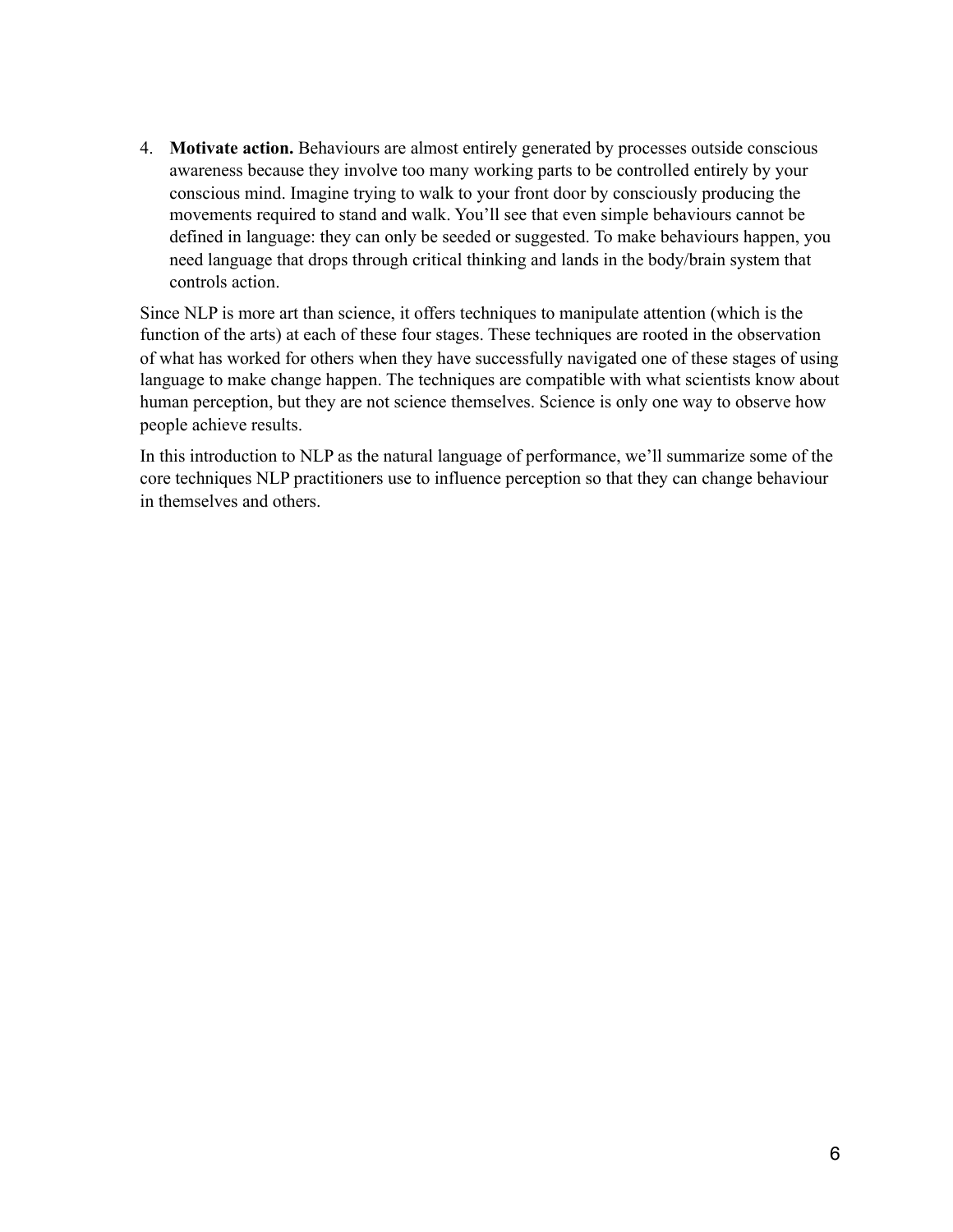# Get Yourself To Do Stuff

The most-asked question in the courses I train is "how can I do this for myself?" As much as people want to be able to get other people to do stuff, they are even more concerned with how to manage their own experience so that they are able to enter useful states and take the action necessary to move in the direction they have chosen. They want to use neurolinguistic programming (NLP) so that they can make better choices about what they want, what they notice, and what they do.

Begin with understanding that NLP shows us how to set ourselves up (so that behaviour feels natural) to use language (which governs our perception and meaning) to take action that creates change in us or in the world (performance). This allows us to look at the techniques of NLP and understand how they fit into our four-stage model of using language to drive behaviour. When you are interested in using NLP for directing and motivating your own behaviour, you are using language as the interface or connection between your conscious mind and the many processes that shape attention, perception and action. NLP has referred to these processes as "the unconscious" or "the unconscious mind."

Let's take a moment and understand why that term is so sticky, although it's not scientific and it's not even a good description. The part of you that drives your experience is often called your mind. You probably think of your mind as the voice in your head that tells you what you are thinking and you might think of your mind as reasonable (it uses logic) and knowledgeable (it contains information) and purposeful (it holds values and objectives that you can know). The part of you that is not expressed through the voice in your head includes all of your body, most of your memories, and possibly some spiritual stuff. That's unnerving. It sounds like most of you is not available for you to know and therefore is outside your control. But, when we create a label for all those powerful processes that seems to be balanced with what we do know about ourselves (our consciousness), we feel better about walking around with unknowable super powers (which is what the computing power of your brain feels like to your limited mind). We take the sting out by defining all of this as not-conscious instead of describing what it can do. And by calling it a mind, we assume it is purposeful, knowledgeable and reasonable even if we can't see how it is working.

There are benefits to calling the biggest part of what drives us our 'unconscious mind' and so the term sticks. It sets up a dynamic where we expect our two minds to meet and connect and communicate, and many NLP techniques are ways to make this happen. Let's look at the four stages of moving from connection to action and see how NLP applies a limited set of insights and practices you can use to manage your own experience.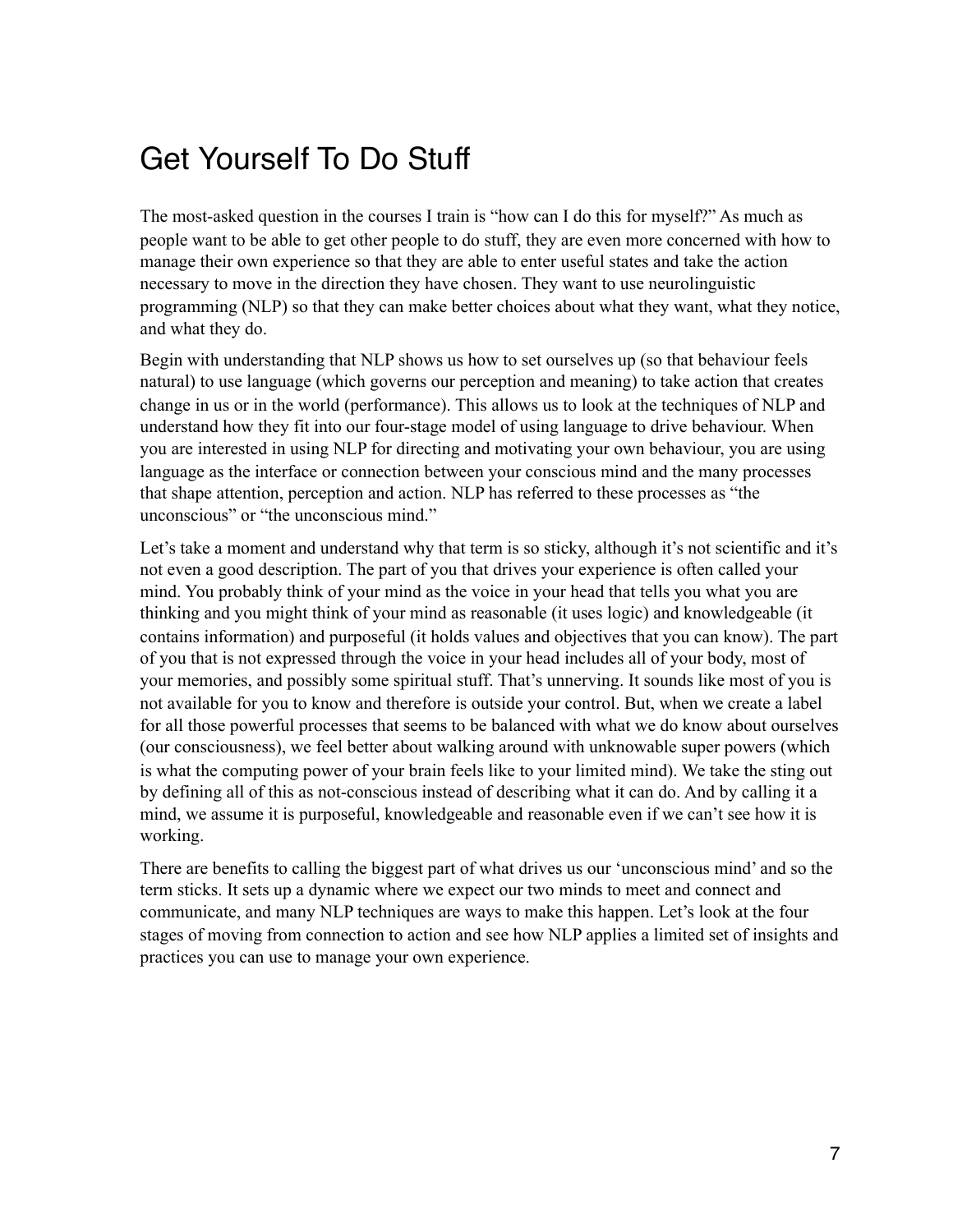## **1. Connect With Your Unconscious Mind**

Every thought occurs in both minds, conscious and unconscious (the voice in your head and the brain processes that produce it). Internal connection means that you want to check your conscious thinking with the super powers contained in your unconscious processes. NLP shares a core assumption with mindfulness practice: when you take time out to become aware of your body and senses, you also gain heightened access to the insights produced by the unconscious mind. The way to connect is to slow down and label what you are noticing without judgment.

In NLP, this is called mapping. It means assuming that the unconscious mind shows up in the patterns of perception and sensation in your senses and body. To map a state or experience, you simply pay attention to how it is represented by your body and senses. You start at the top of your head and move your attention through your body, noticing any sensations in your head, arms, chest, core, legs or feet. Then you notice how the same state is represented in the qualities of your visual experience and hearing (called sub-modalities in NLP). For visuals, this means noticing if you are seeing a picture and whether it is still or moving, in colour, in focus, etc. For sounds, it means noticing rhythm, tone, and melody in both external and internal sound. The result of this non-judgmental attention is congruence, the feeling that all parts of you (both conscious and unconscious minds) are present and aligned. You know that this is always true in theory; this allows you to experience that truth as a state (your physiology, sensation and ideation all combined).

NLP has often been criticized for practices that rely on identifying sensory preferences (something that can be a product of the mapping process). There is little doubt that the idea that people prefer one sense over the others is mostly nonsense. However, it might be useful nonsense. Looking for sensory preferences means paying attention to the part of yourself that is expressed outside of language (the part that notices sound or visuals or sensations rather than ideas or words). It seems likely that some people in NLP train themselves to notice sensory preferences as a kind of signalling system that alerts them to give conscious attention to some process that is going on outside of conscious awareness. That isn't mysticism: it simply means that your brain works more quickly in more dimensions than your much slower conscious mind. Sometimes you can afford to wait for your mind to catch up and sometimes (like when a ceiling is about to come crashing down) you need to notice an intuition before you can explain it. As NLP trains people to pay attention to sensation and perception, it provides a model of how to connect with the bigger self. Scientists do the same kind of thing when they take a break from a wicked problem to make room for an insight that will show them what to do next.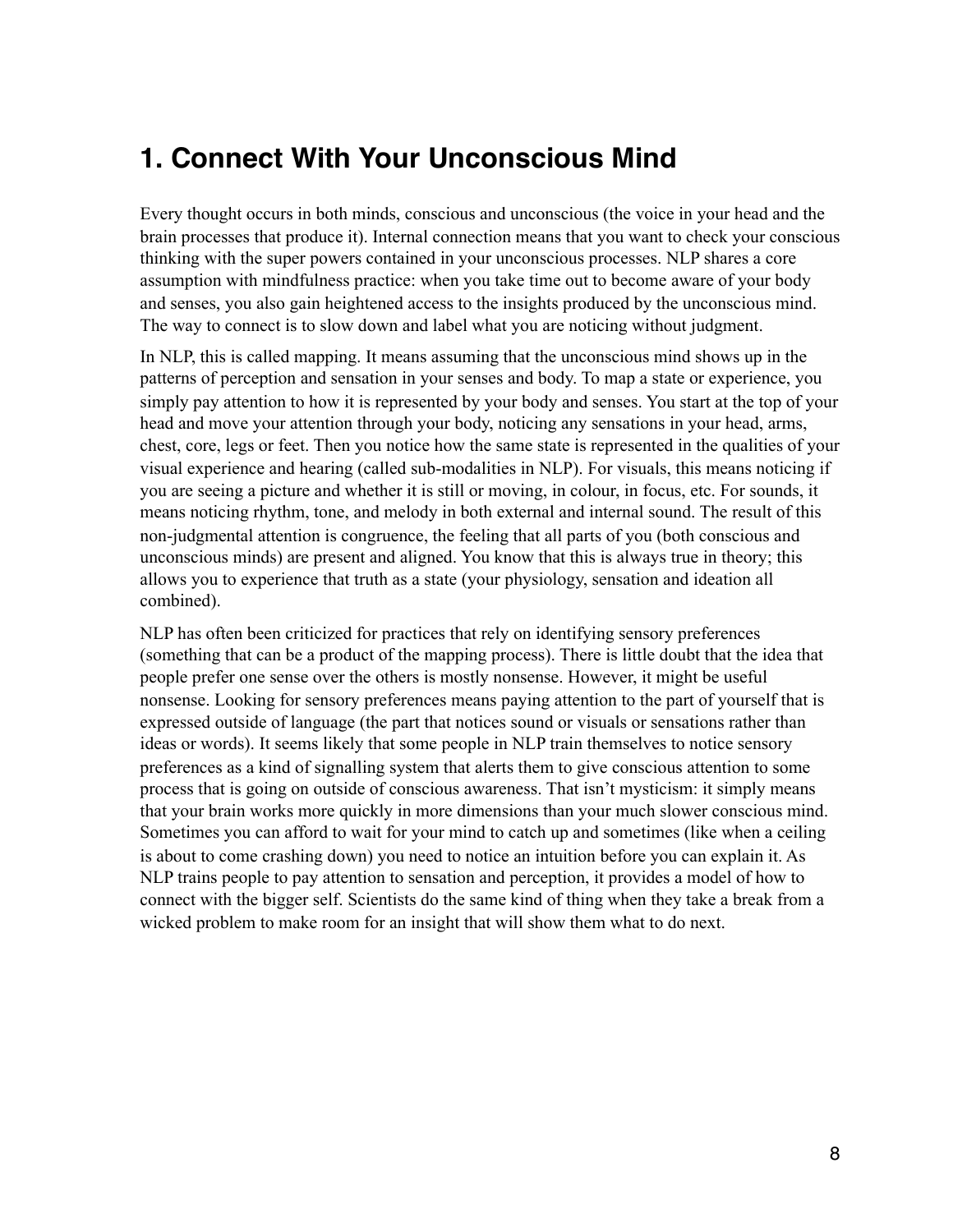## **2. Choose A Useful State**

Usefulness depends on having chosen a goal or direction. If you don't know where you are going, it's hard to know what to pack for the trip. We'll assume that if you don't already have something you want to accomplish, your goal is to identify a goal. NLP assumes (presupposes) that if you were in the right state to do what you wanted to do, you would simply engage in doing it. If you're not sure what to do, you are probably not in the appropriate state. Many NLP patterns and processes exist to help you change your state so that your behaviour (including language) flows naturally from your connection to your whole self.

#### Change your body

Since your state is a combination of mind and body, you can alter your state either by changing your body (physiology and sensation) or by changing your mind. However, the most common way to know that you have changed your mind is that you have connected ideas to things in the world governed by physics (the world you can experience through your senses). For instance, you probably don't experience optimism in a vacuum; you experience it by imagining good things happening or appearing. If you imagine good things happening or appearing, you will find yourself becoming optimistic. This means that changing your physiology (you body or your perceptions) can change your mind.

You can alter your physiology by changing your expression, posture or breathing, or by moving. There are many NLP processes (called patterns or edits) that allow you to systematically focus on your goal while using a expression, posture or breathing pattern that you associate with the state you want to hold. Other patterns encourage you to move into a state by literally moving: you walk or dance or exercise in a way that interrupts the state you are holding (because it is not optimal) and mimics the physiology of the state you would rather hold. This comes from both science and the arts. Science has shown, for instance, that exercise reduces depression. Dance and drama have always used movement to represent states. So conditioning people to notice and use the association between physiology and state is not unusual and not sciencey. It is effective.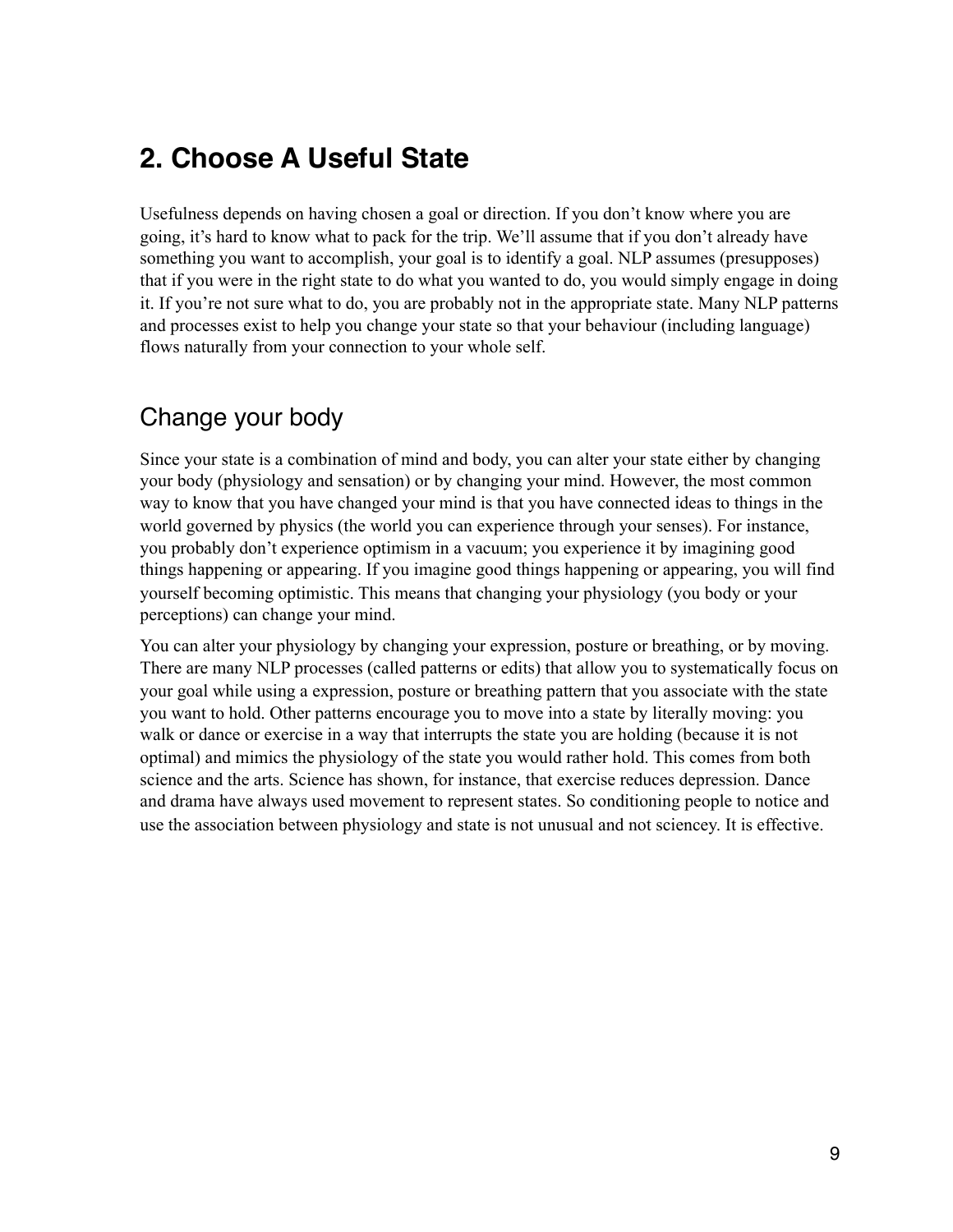#### Use anchors to change states

There are two practices in NLP used for changing state that are more sciencey (or artsy, depending on your point of view). The first is called anchoring. Anchors are not sciencey: there is lots of evidence that our brains work in patterns called neural or cognitive webs which contain all the information from a given moment in time ("what fires together wires together."). This means that sometimes one sensation will bring a memory into awareness. You have probably heard a song on the radio that immediately took you back to a very specific time and experience. Or perhaps there is a food from your childhood that triggers a wave of experience when you smell it. These associations form naturally (without intention) as part of the way the mind/brain/body system works.

In NLP, particular sensations (a sight, sound, smell or feeling) are deliberately introduced during a memory or experience so that these sensations can be used as anchors to stabilize the memory of that state and make it easier to retrieve when it will be useful. There are two ways to use anchors. The most obvious is to use an anchor to get back into a state you have previously experienced. The second is to get back into a state you have previously experienced so that you can change it. You change it by using the anchor to hold the state while you introduce new elements that were not present in the original experience. If the anchor brings back an unhappy or unhelpful state, you can add new strengths or perspective to that memory. If the anchor brings back a useful state, you can add more strengths to it.

Let's use an example. Imagine you notice that you are feeling particularly energized; you deliberately focus on the socks you are wearing while you are noticing your energy. The next time you want to feel that energy, you put on those socks. This is the simple elicitation of a state using an anchor (remembering).

Now let's say that you were energized while wearing those socks because you were running away from a burning building. Those socks now have energy, but they also have terror and, probably, the smell of smoke. When you wear the socks again, you feel the energy and the terror and you imagine the smell of smoke. That's probably not what you want. You could just get rid of the socks, but if they are good socks, you might want to change the state instead. You could use a second anchor (a seashell you found on the beach on a particularly lovely vacation) to add calm and fresh air to the energy in the socks. You would do this by wearing the socks and holding the seashell at the same time, moving your attention up from the socks to the feeling of the seashell in your hands. You have now collapsed the anchors (in NLP jargon), which means that you have used two anchors to create a single, useful state.

Now imagine that you have a tricky meeting coming up, a meeting that will test your endurance and your flexibility. You can put on your energizing socks and hold your seashell until you feel both calm and energized at the same time. As you do, you can remember a time when you were able to change your communication or thinking to influence someone else. This third state of thinking flexibly combines with the calm and the energy to create a kind of super-state appropriate for your meeting. As you experience it, you tap the back of your cell phone case lightly with your index finger. When you go into the meeting, you simply tap exactly the same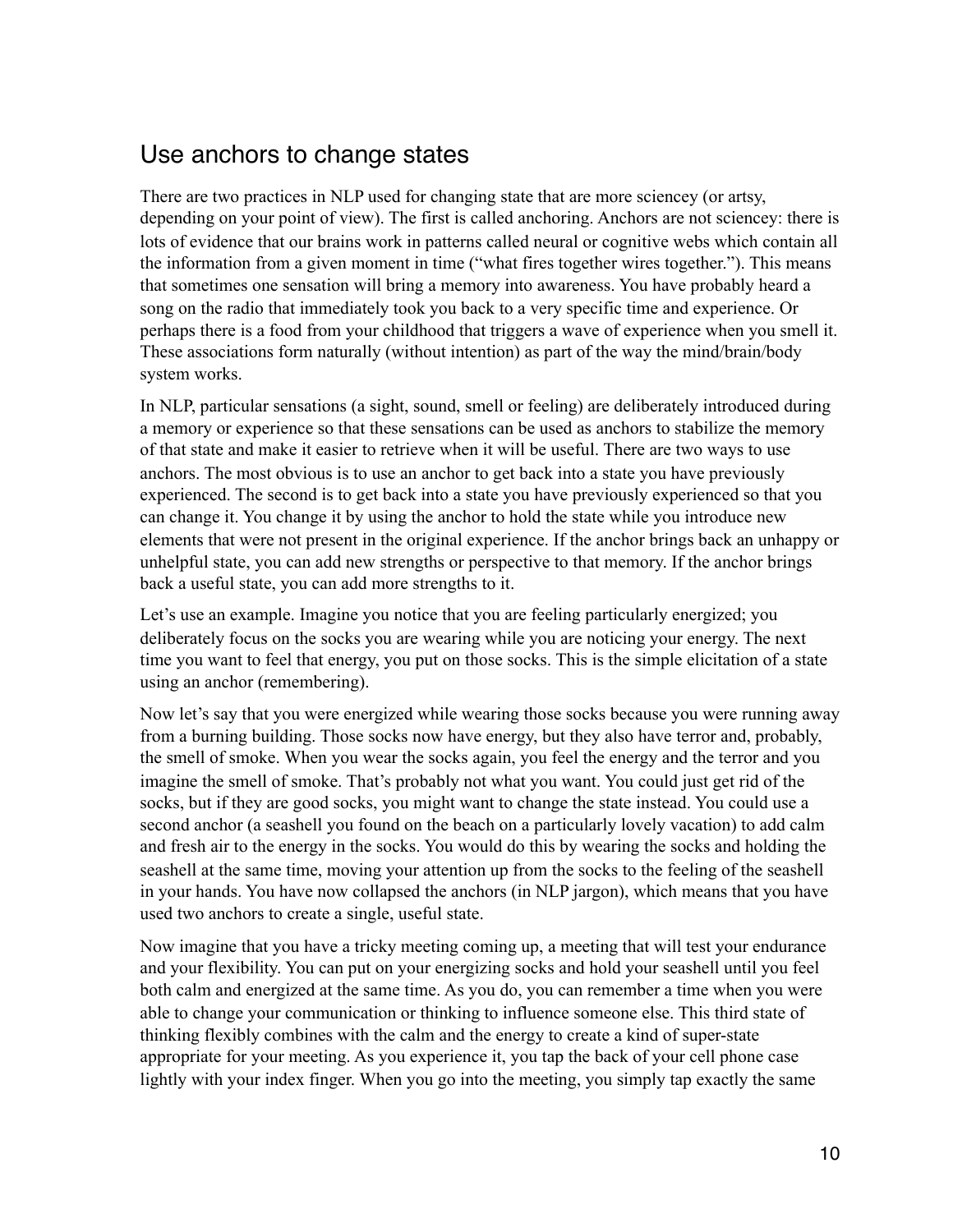way to remember the times when you were flexible and calm and energized. Whenever you notice that you have moved away from this useful state, you just tap the case again.

Does it work? It is not the kind of thing that you can test experimentally. That's why it is sciencey rather than science. It might not work, or it might work but for different reasons. We do know (through science) that mental rehearsal is a powerful way to prepare for real performance. And we do know (also through science) that the brain can run multiple processes simultaneously at very high speeds. So it is theoretically possible (but probably unprovable) that anchors work as a kind of mental rehearsal that increases the odds that you will perform the way you rehearsed.

We also know (more science) that human beings are very good at acting as if their beliefs are true. This is sometimes called the placebo effect and sometimes called confirmation bias. It means that even if there is no scientific evidence that anchors help you change or maintain useful states, you might still be able to use anchors to change or maintain useful states simply by going through the process of setting them. You wouldn't even have to believe they worked: you would simply act as if you believed it and your mind/brain/body might use that as a signal to make arrangements for you to get the benefit you were trying to achieve.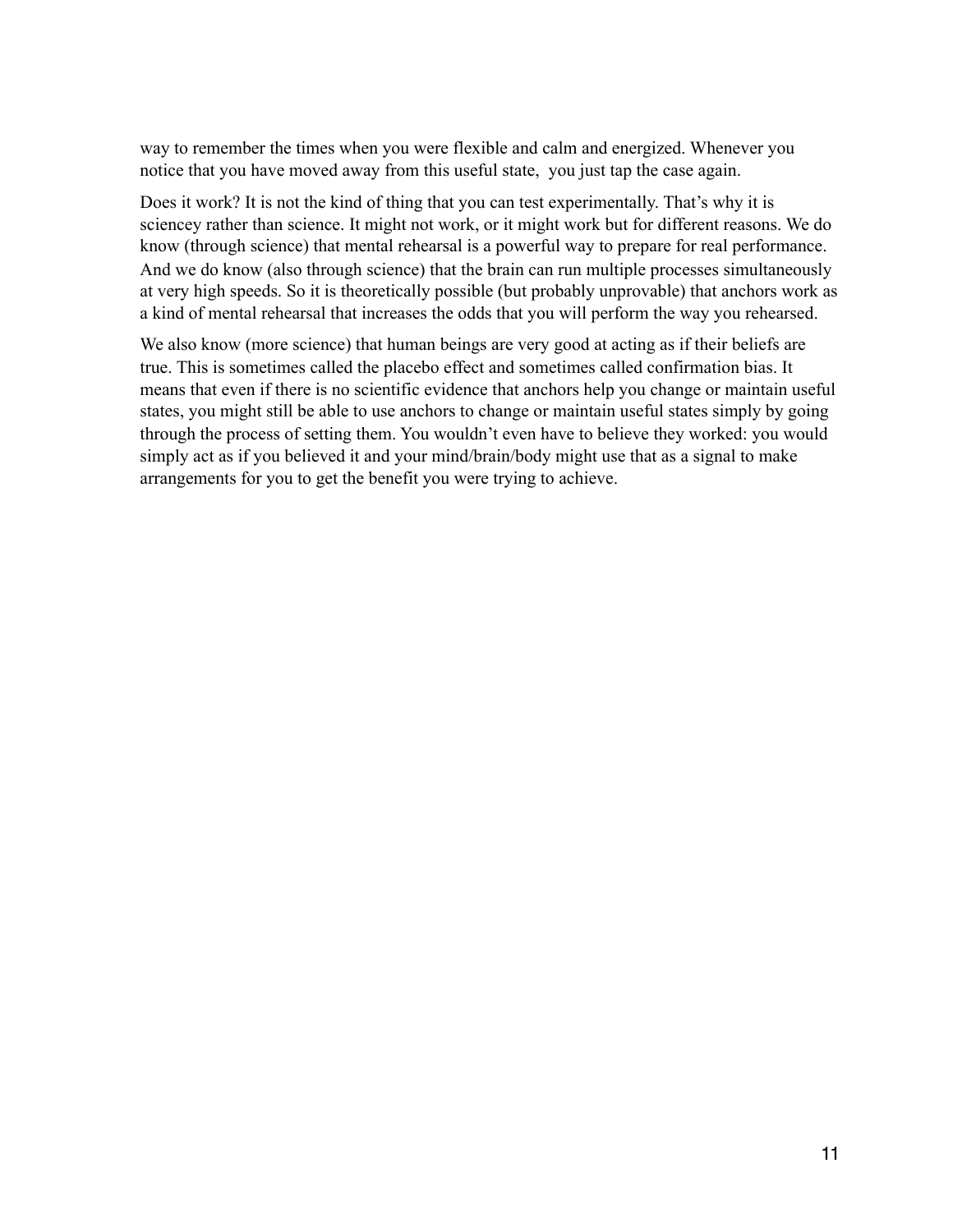## Change Your Mind

Using your imagination might sound a lot like using your mind to change your mind. What you would miss would be that imagination depends on your ability to use your senses. If you can't see, hear, feel, smell or taste, then you have nothing to attach to your concepts and beliefs to make them feel real. So when NLP uses your imagination to change your state, it's using your internal representations (your memory) of your physical experience to change your current state (including your present physiology).

There are different ways of using imagination to change your state but what they all have in common is that you isolate the state you want to change and then you change the way you represent that state until it is transformed into a more desirable state. This is another way of saying that you create a map of the state you are in and then alter elements of the map so that it represents a different state. This is not science. This is art.

The purpose of art is to change the way we perceive our experience. NLP uses the principles of art to allow people to shape their experience in the way that a potter might shape and colour clay. The raw material stays the same but the way it looks and functions can change dramatically.

It's easier to follow an example than an explanation (because human thought begins in sensory experience, not in concepts). Imagine a state that is getting in the way of a behaviour that would be helpful to you. Don't imagine trauma: this is only an introductory e-book. Imagine a time you are moderately nervous or a situation where being annoyed makes it hard to be as effective as you would like to be. There are many times we are able to function at 75% of our best performance (but wouldn't it be better to simply perform as well as possible?).

Now remember a time you experienced this state. Your experience happens in your body at a particular time and a particular place. Allow your memory to begin to fill in the details of where you were and when you were and what you were seeing and hearing and feeling. If you picked something that makes you moderately nervous (having a difficult conversation with a colleague, for instance), you might notice changes in your physiology and in your focus and perhaps in the sound of voices as you remember another time you had this kind of conversation.

Now imagine that you are a film editor and you can edit the movie you are playing about this memory. You can change the lighting and the camera angles and the sound. Because you are imagining, you can also change the focus within your physiology, so you notice the strength in the big muscles in your legs instead of the twitchiness of your fingers as you fidget. The more you are able to fine tune your representation, the more choice you will have about the state in which you want to do this behaviour that will be helpful in achieving something you want to achieve.

Some NLP experts will call this a personal edit: they'll use the metaphor of an editor to explain how you can change the qualities of an experience without changing the experience itself. Other people will simply refer to the patterns of NLP. The process is always the same, although the details of how you imagine differently may change. In all these edits or patterns, you practice controlling your imagination so that you imagine noticing different things about yourself and your situation in order to support a new and more useful state. (This is what is meant by the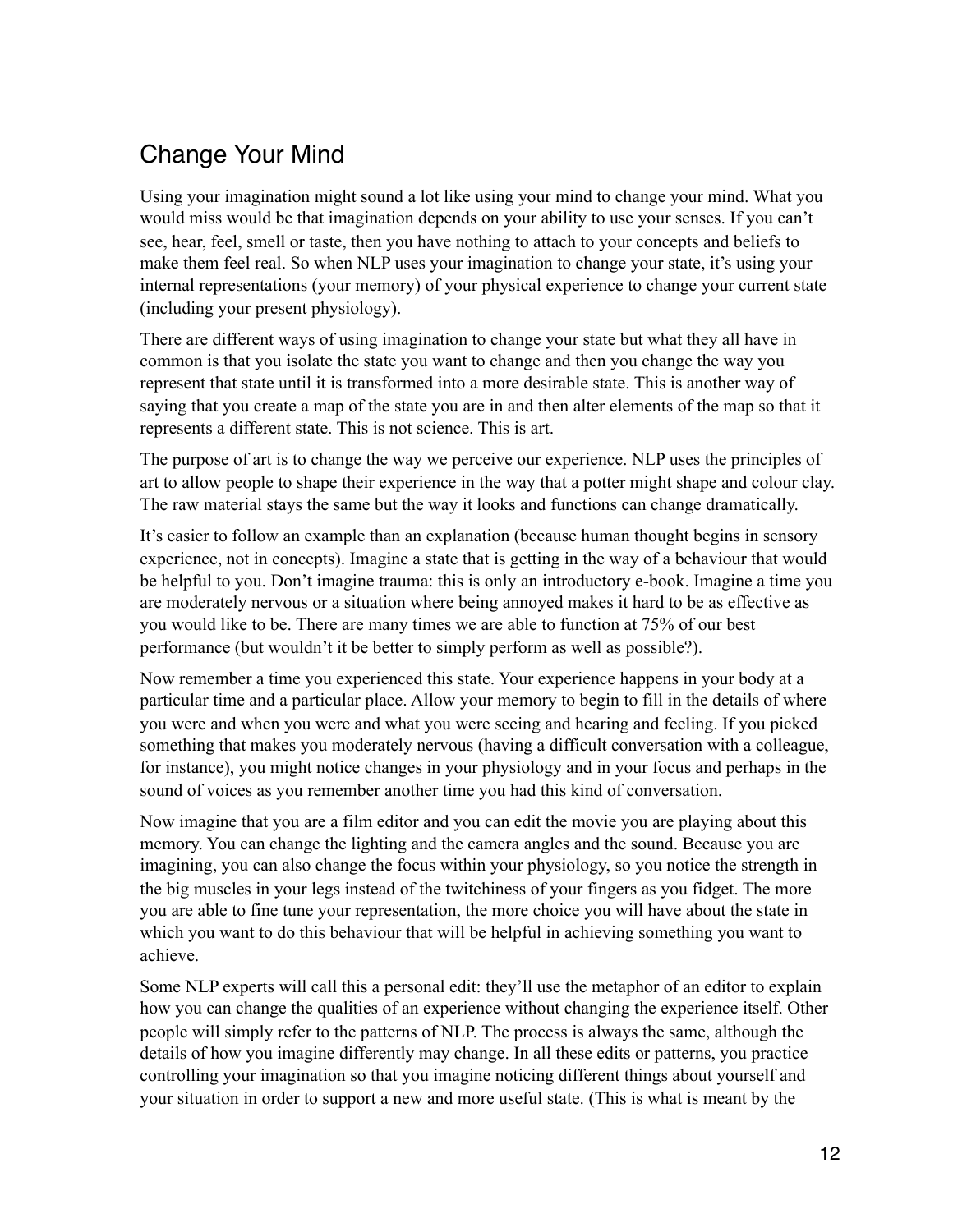structure of subjective experience: you choose the sensory information out of which you will construct meaning about your situation or your behaviour).

Edits work the way art works. You perceive differently so you open up new states and they lead to new behaviours. Arguing about the science of how they work is interesting to scientists but doesn't make you better at managing your state so that you can behave in ways that get results you like. Your efforts are better spent on developing the willpower it will take to change your natural (unconsciously produced) state so that you can do more or do better. It's relatively simple to use NLP on yourself, but it is not easy.

If you wanted to look for science that supports using imagination to change your state, you could look at cognitive behavioural science or you could explore studies of mental rehearsal.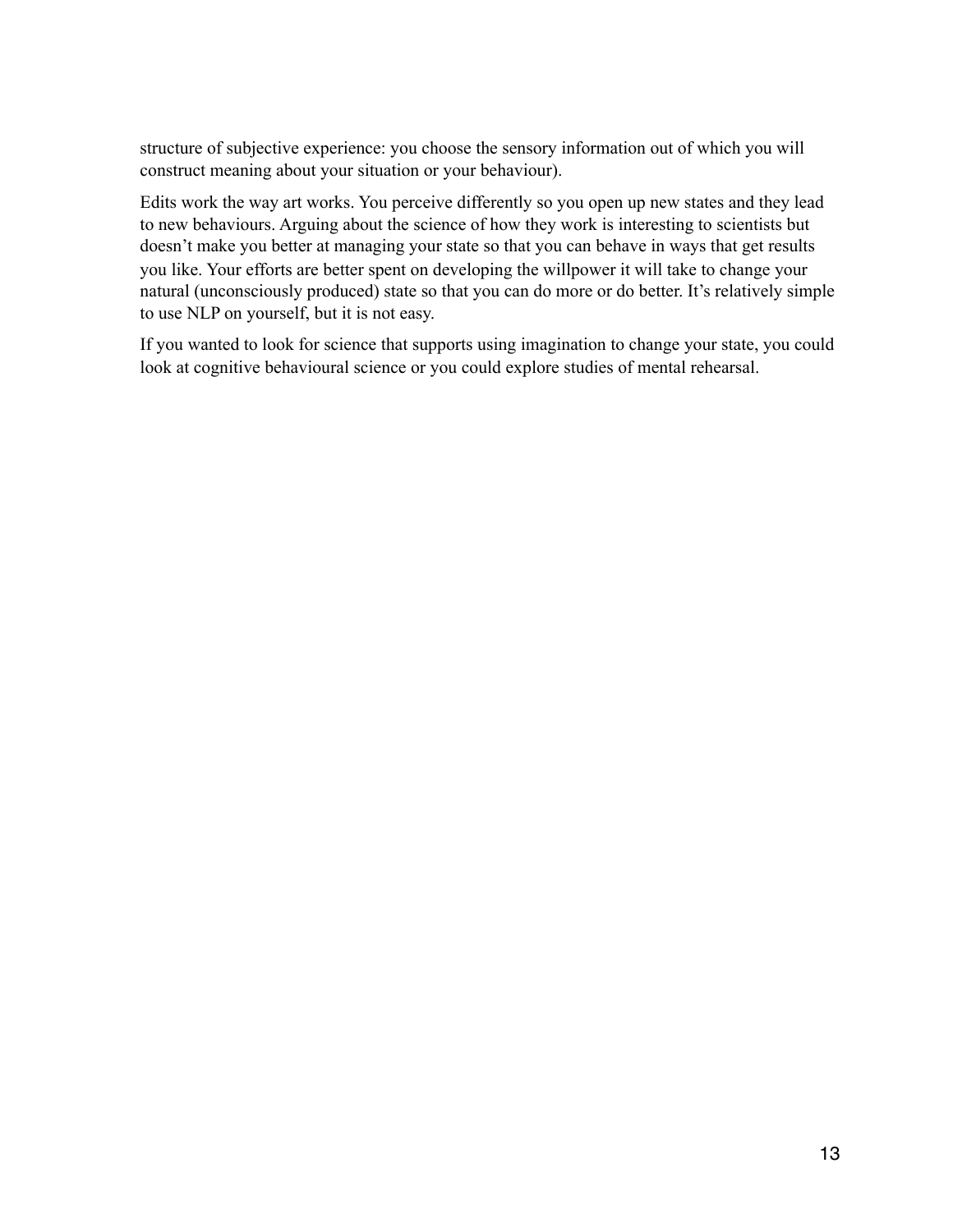## **3. Change Meaning To Change Results**

It takes a different kind of imagination to change the meaning of what you observe so that you can observe new information that points to new ideas. Because the human mind defaults to a confirmation bias (it looks for evidence that beliefs are true), it takes both intention and willpower to learn new ideas so that you can do new things.

Learning requires a basic structure, or frame, that gives meaning to information which has been acquired through the senses or generated through the interaction of facts (detectable by the senses) and reason (thoughts without sensory data). Imagination is the ability to remember sensory data and rearrange it to create sensory representations of things that don't exist or haven't existed in your own experience. Without a frame, there is no meaning attached to either facts or imagination, and there is no way of evaluating the products of reason.

As long as you support a frame or work within it, everything can be clear. Nothing is confusing, because nothing is changing. New information is slotted into existing spots for it, often without becoming sticky or memorable. If you know the slots, you can always look up what they contain. This condition feels good because the brain can run it without using many resources. It is efficient to continue to add information to an existing frame and the brain/mind/body feels good when it is using resources efficiently.

When you want to add new information in a way that supports new meaning, you feel confused. Confusion is a sign that you are changing the frame (the structure of meaning) instead of the details. This is necessary if you want to learn the ideas that will drive new behaviours (and new results). Imagine changing a frame as moving house: everything is placed in new arrangements in new boxes and then sorted again into different rooms. While there may be order at the beginning and order at the end, in the middle there is something that feels uncomfortably chaotic.

Put another way, when you find yourself feeling confusion, you know that your intention is leading to a new way of relating to the information you have stored in your unconscious mind.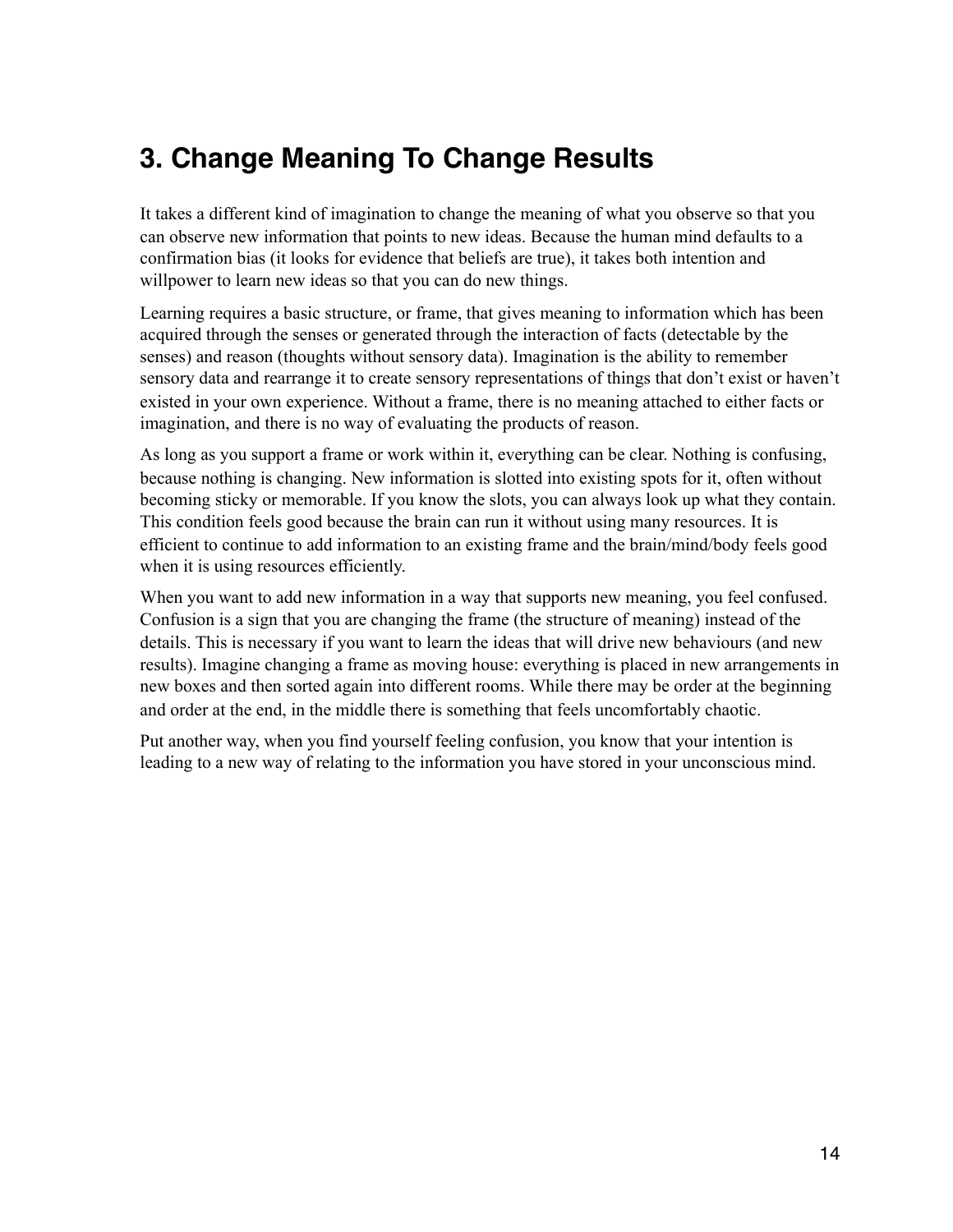## Changing Frames

Framing is both science and sciencey. The truth is that science is still learning to study relationships with the tools it has used to study phenomena. Framing is art: it's the construction of meaning from perception. You can learn to frame learning in the same way that you can learn to frame a building or an argument.

Learning means acquiring a new structure which supports new ideas and information. When you use a new frame to contain old information, the information is placed in a different context and in new relationships. You make new connections between what you have observed (sensations) and what you can do.

The easiest frames to see and understand are clichés. Think of a project you are working on (or one that you have been planning to complete but are not yet actually working on). Is it a journey or a battle? Now notice that you had an answer to that question, and that answer sets up how you will see various aspects of the project (to travel, you need a way to move and a way to know you are moving in the right direction; to fight, you need weapons). Are the people around you travelling companions or are they allies (or adversaries)? The frame (travel or battle) sets up the meaning you assign to the information you have as you consider the project.

The meaning of information determines your response to it. You don't destroy a road because it is bumpy or leads to a dead end. But you might reasonably destroy an opponent's weapon. You can be curious about the situations you encounter while travelling, but relaxed curiosity can be dangerous in the middle of a war. These differences are obvious in the metaphorical frame but are less obvious in the actual project you are considering (which is probably not a journey and not a war).

We have also been exploring two big frames throughout this book. One frame is science: a way of learning what is true about ourselves and our world. The other is art: a way of opening up perception so that we can be curious and engaged. Judged as a science, NLP fails because its goal is not to find truth: its goal is to change perception to open up more satisfying possibilities. Judged as an art, much of science fails because it reinforces existing beliefs instead of opening up new perceptions. The frame determines the value of a thought or technique, and the value determines whether you will remember it or act on it.

It's hard to change frames on your own. A frame is like a skeleton: you see the shape it gives things but not the skeleton itself (try for a moment to imagine a person with a different shaped skeleton inside the skin). The best way to start is to study the most accessible frames and then apply something to your situation that does not feel right (if it feels right, you are reinforcing what you already believe, not making change happen).

Some of the frames you know and use instinctively: architecture, technology, art, athletics, battle, races, journey, quest, destiny, geography, geometry, celebrity, true love.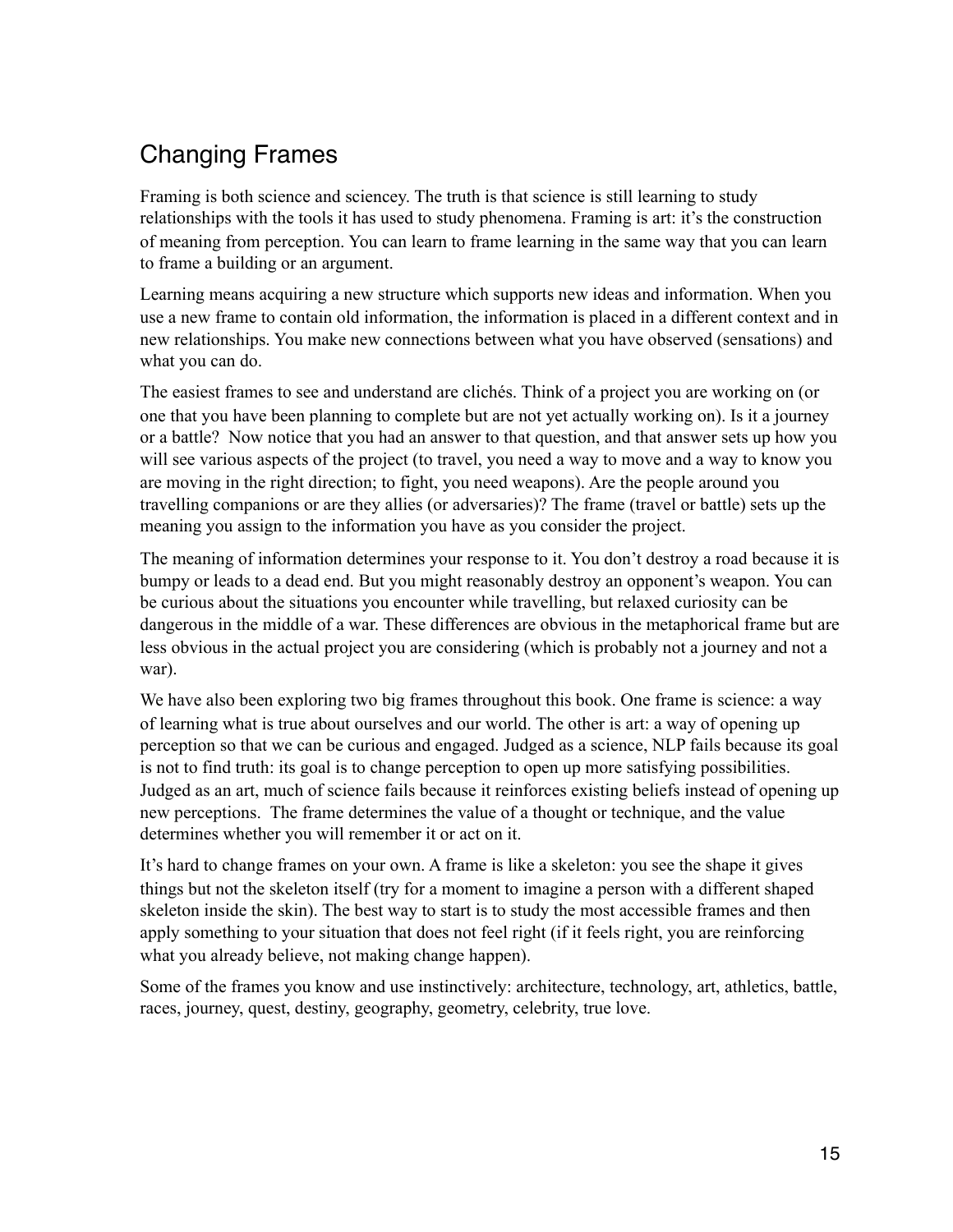## Changing Metaphors

Most frames are also metaphors, and all metaphors work as frames. If you are confused, you are also learning. The last time you thought about metaphors might have been in a high school English class, but that hasn't stopped you from using metaphors every day. Some metaphors are so common that they may be hardwired into the human brain. Whether or not that proves true, it is certain that metaphors provide an extremely efficient way to apply what we know to new information or situations. Since our brains thrive on efficiency, we use lots of metaphors in our thinking and language.

Metaphors result when we use something we can imagine in our senses to understand something that is abstract or uncertain. For instance, a "project" is not usually something you can see, hear or feel (although the results of the project might be). So when we say this project is a real battle, we use the images, sounds and feelings associated with battles (often with what we know of war through books, stories or movies) to understand the feelings and relationships within the project.

You do this, even if you have never thought about doing this. You might say a little girl is a real princess (although she is definitely not a real princess) or that our new boss is an ogre (probably not really) or that the meeting will be an uphill battle (although no hills will be present in the meeting and no one will take a swing at someone else).

Most of the metaphors you use are invisible to you: you use them unconsciously because your brain works with the most efficient tools available. It's as if metaphors were doors; once you step through one, you are occupied with noticing what is on the other side and your awareness of the door disappears. You don't hear the metaphor, so it's hard to change it by yourself (someone else can hear it and help, but we're working here with how NLP allows us to change ourselves).

The best way to change a metaphor is to explore it. You won't know if the metaphor is different than the one you have been applying unconsciously (your unconscious choices remain outside your awareness). But by choosing a metaphor consciously, you give yourself a frame to explore. You can ask questions about the metaphor that will allow you to pay attention to new parts of the situation you want to understand or change. Exploring a metaphor means imagining it in all your senses. If the trip you are taking through a problem is on a boat, then you ask lots of questions about what you know about travelling on a boat. If selling your proposal is an uphill battle, then you begin to ask questions about how people move uphill and how they fight and how hills influence battle strategy.

Remember that your goal is to have new ideas about your situation, and to have ideas that you can imagine in your senses because those ideas are the ones that will stick (you'll remember them and be able to apply them more easily than ideas that are abstractions). A metaphor is not useful because it is true: it is useful because it allows you to see new information that will lead to new behaviours and new possibilities.

You don't evaluate a metaphor according to its creativity: you judge a metaphor by its results. If you are using a metaphor that is not leading to new information, you need another metaphor. Changing the metaphor (like changing the frame) allows you to notice new patterns and new relationships in the information you already have, and might also allow you to notice new facts.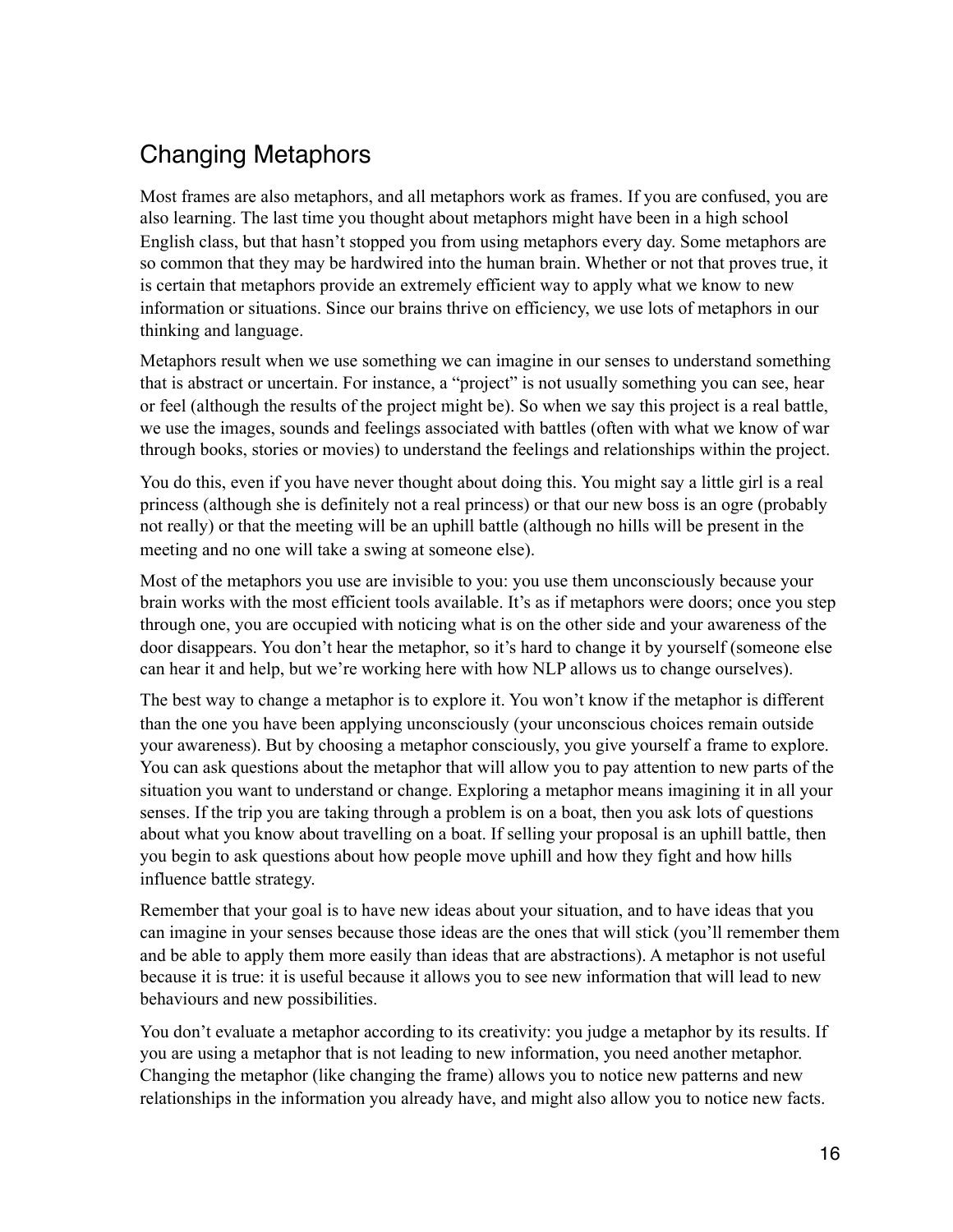Some of these facts and relationships will already be available to you (that's why your unconscious mind provided you with this metaphor) and some will require more research. Using NLP and the unconscious mind does not mean that you abandon research. It means you look for useful information in new places so that you can achieve new results.

When you're stuck in a pattern of behaviour that isn't working for you, try applying a metaphor. It's an exercise in "what if" thinking: you are asking "What if this situation were like that situation? What new information would I find and how would it allow me to behave differently?" Repeat with different metaphors until you have the ideas you need to take action.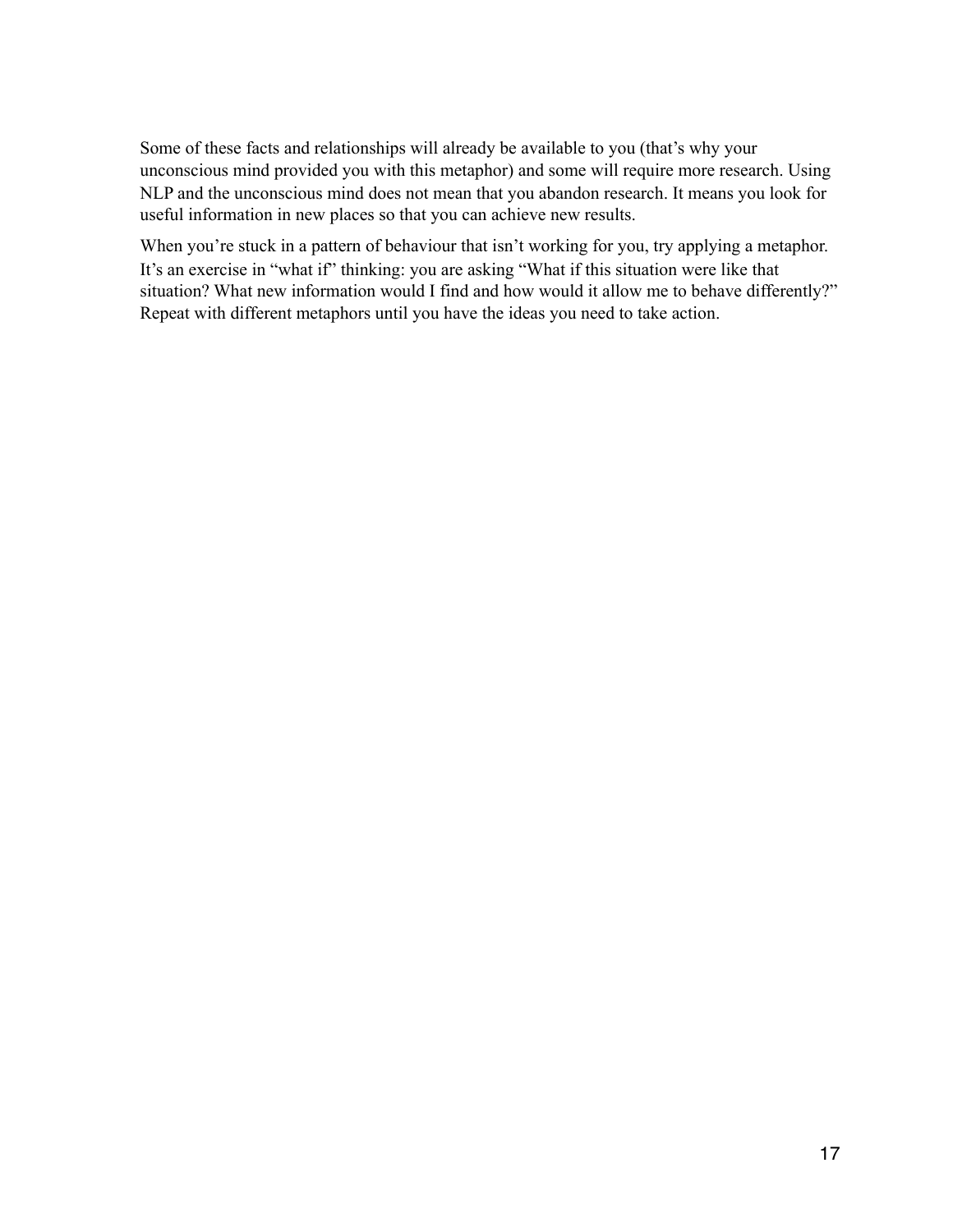## A word about limiting beliefs

You've probably heard that NLP can be used to overcome your limiting beliefs. That's true, more or less.

All beliefs are limiting. That's the point of beliefs. They let in some information and keep out other information. The information that gets in drives some behaviours that lead to a set of possible results. There is no such thing as unlimited beliefs.

Beliefs fall into two different categories. One category is beliefs about the self and the world that are spiritual beliefs founded in a particular religion. The point of these beliefs is that you should not trade them in for other beliefs. They are the beliefs that are built into identity. Whether or not this is practical or effective is a question, but it's not a question that you should ask people of faith. Some beliefs are not meant to be changed, at least not casually. People choose to live within the constraints of these beliefs because they believe that the benefits outweigh the disadvantages in ways that are closely linked to their sense of identity and their ability to live meaningful lives.

Other beliefs are not religious or spiritual and are not necessary to maintain a stable sense of purpose or self. A useful term to represent these kinds of beliefs is presuppositions. A presupposition is something you are willing to accept as true so that you can reduce complexity and focus on particular kinds of facts in a particular situation. They are limiting because focus is limiting (it means giving attention to one thing or class of things and therefore not noticing other things). Presuppositions are a kind of frame or filter, and changing them will provide new information or new evolution of the elements in a given situation.

Changing a belief does not start with a shift in your core; it starts with the question "what if. . . " As soon as you change a presupposition, you shift your limits so that they draw your attention to new information.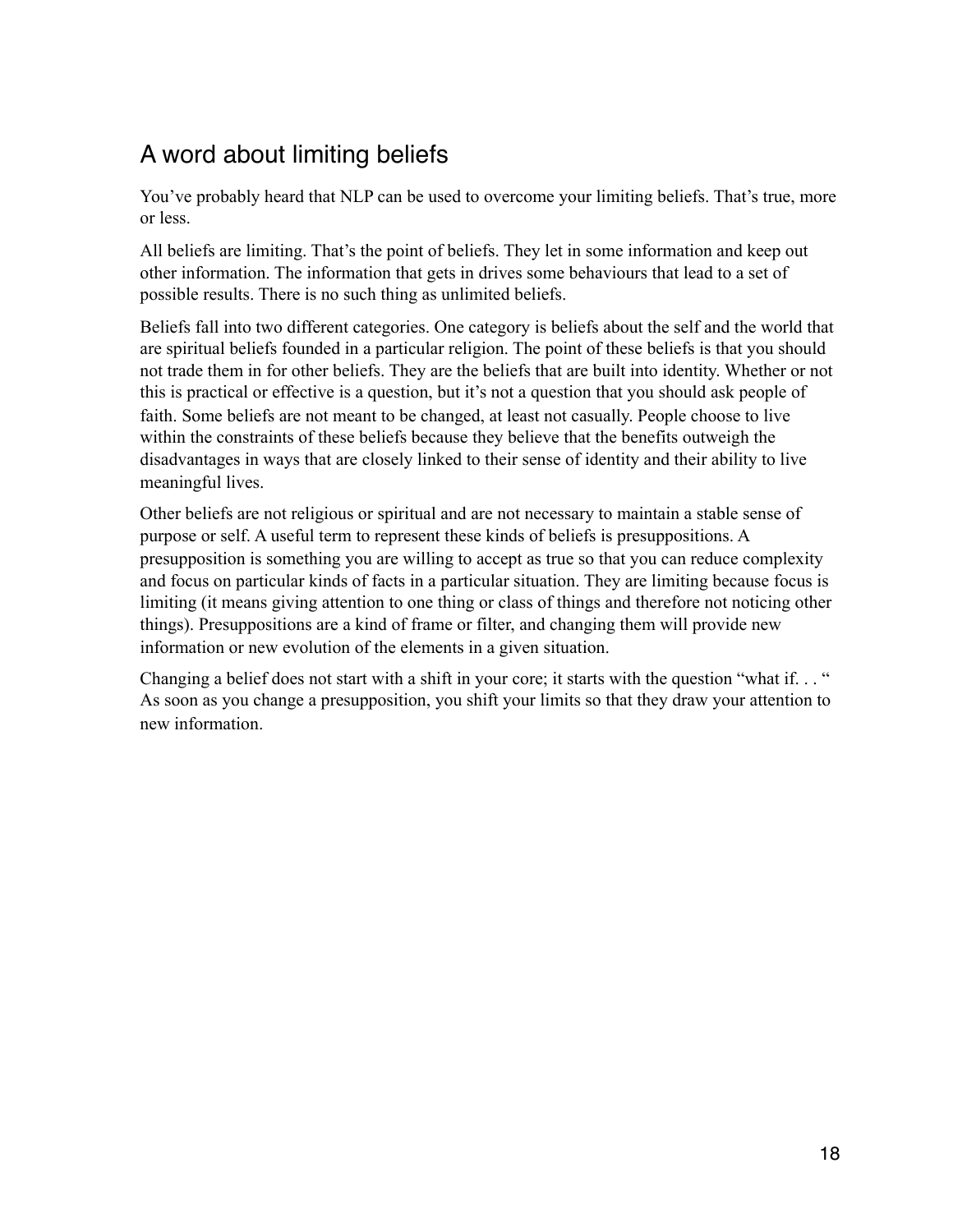## **4. Suggest The Behaviour You Want**

In NLP, the only reason for acquiring new information is that it allows you to behave differently so that you can achieve different results. There may be other models with other reasons, but we started here with the presupposition that we would use language to generate behaviour.

The most direct way for language to generate behaviour seems to be to tell yourself what to do to move toward the result that you want. This means practicing a process that begins outside of language in your imagination. You imagine a sensory representation of what you want and then you allow yourself to choose words to describe what you are seeing and hearing and feeling.

You will not have enough words to adequately and accurately describe what you have imagined, but that is not the point. The point is that the words will become anchors for the experience you have imagined so that when you say the words, your brain/body/mind system will assemble all the elements of the experience you imagined. The description in words is incomplete, but the experience in your imagination is fuller and more compelling.

The experience in the unconscious mind is probably always fuller and more compelling. I say probably because unconscious processes are not knowable (although scientists can use technology to show the activity of the brain when the unconscious mind is active). We know for sure that our unconscious processes drive most of our behaviours and that our unconscious abilities are run by a brain that is more complex than the most powerful computers.

How do you talk to someone who is vastly more powerful than you are? You probably don't snap a command and expect good results. It's more likely that you make a respectful suggestion. A suggestion is an action to be considered, not a command to be followed. When it is offered with respect, it will often be successful in prompting you to take action that moves you toward the thing you want. The question is this: how do you show respect for your unconscious processes while setting an unambiguous direction?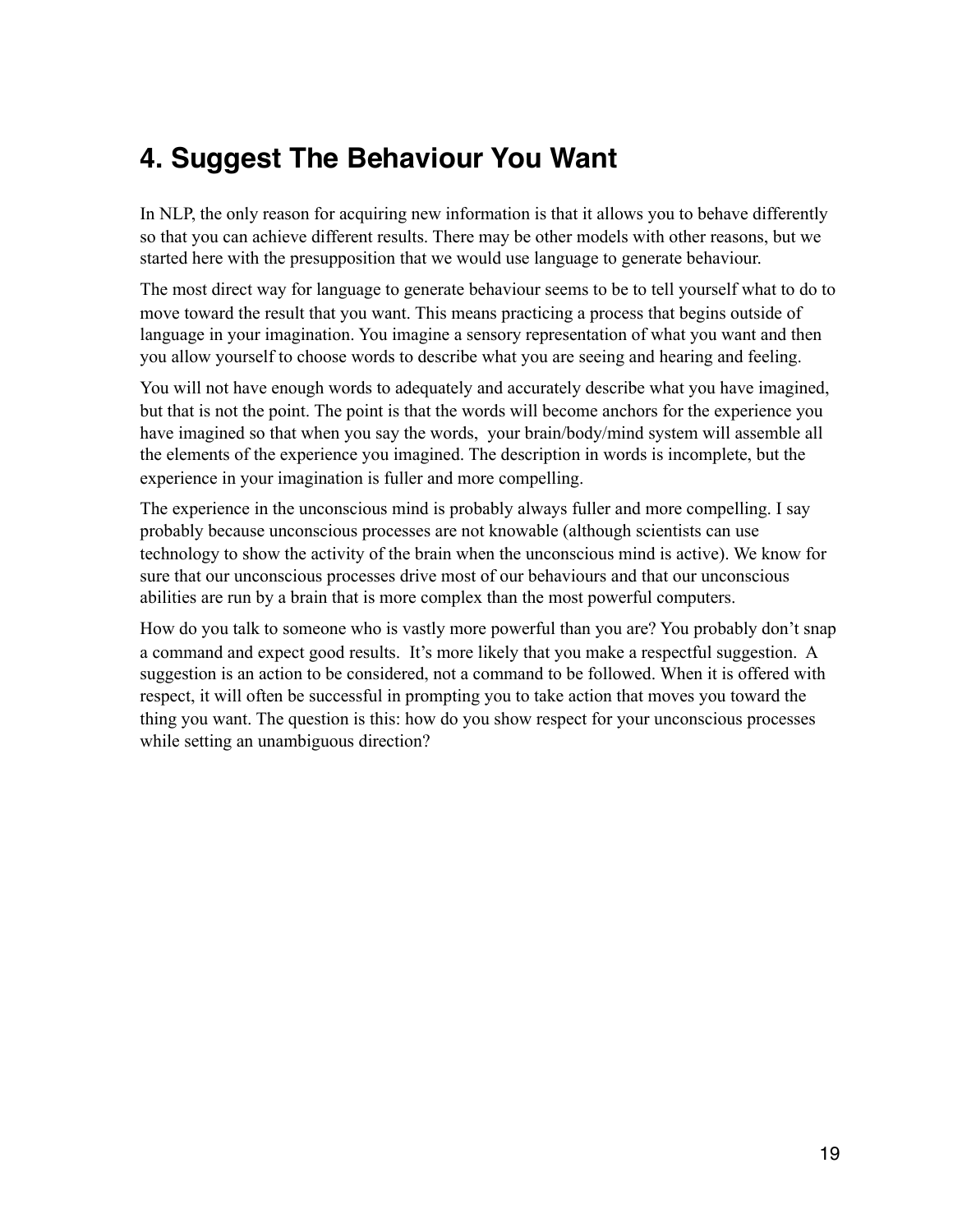#### Describe what you want, not what you don't want

The first important principle is to use your sensory imagination to define what you want and then describe it in words. This seems obvious until you consider how often your words are triggered by pain or problems. All of us spend some part of each day describing what we don't want or what we want to stop doing. This is natural but not useful.

Consider a situation in which you are in actual, physical danger. Perhaps you are about to step into the street when you see a car approaching fast. Do you tell yourself "don't walk!" or do you tell yourself "stop!" It's probable in that case you would use Stop! which describes the action you want to take (you want to freeze all motion). If you told yourself "don't walk" you would have to think about walking and then make a choice about what to do instead of walking. Do you need to change direction or change the way you are moving forward? There are too many possibilities to process. The only certain word is "walk" and that might be all you hear (even if you're talking to yourself).

What's your favourite food? Don't think about it. Just stop thinking about your favourite food. Think of anything except your favourite food.

Now notice that you can't think of anything except your favourite food. Sensory tangible information is sticky. In the first example, the word "walk" was a word you could and did imagine. In the next example, you were imagining your favourite food. It's easy to activate the network of sensations that are stored together to represent a sensory experience.

In language, it's easy to cancel something out with the word "not." You can not walk, or not imagine, or not eat. In the mind/brain/body system, there is no way to erase data. Once it is activated, it is sticky. So the only way to not think about your favourite food is to think about it and then hope you can somehow move your attention away from it. You need to do that by being focused on your favourite food and then choosing something else to focus on, and then building a representation of that something else. It's complicated and it takes lots of neurological resources. As you will remember, your brain prefers tasks that take fewer resources.

Now you understand why you so often end up doing the thing you told yourself not to do. It's a processing problem. You will be more effective when you practice telling yourself what you want to have and to do. You can focus your attention on engaging with the thing you want and notice that as all your senses engage with that thing you want, you are also pulled into action whether or not you have told yourself exactly what to do.

Your unconscious mind is always paying attention. When you use your conscious mind to set a goal, your unconscious mind will look for ways to move toward that goal. That means that you will recognize opportunities for action and find that you are doing the required behaviour, often without even thinking about it.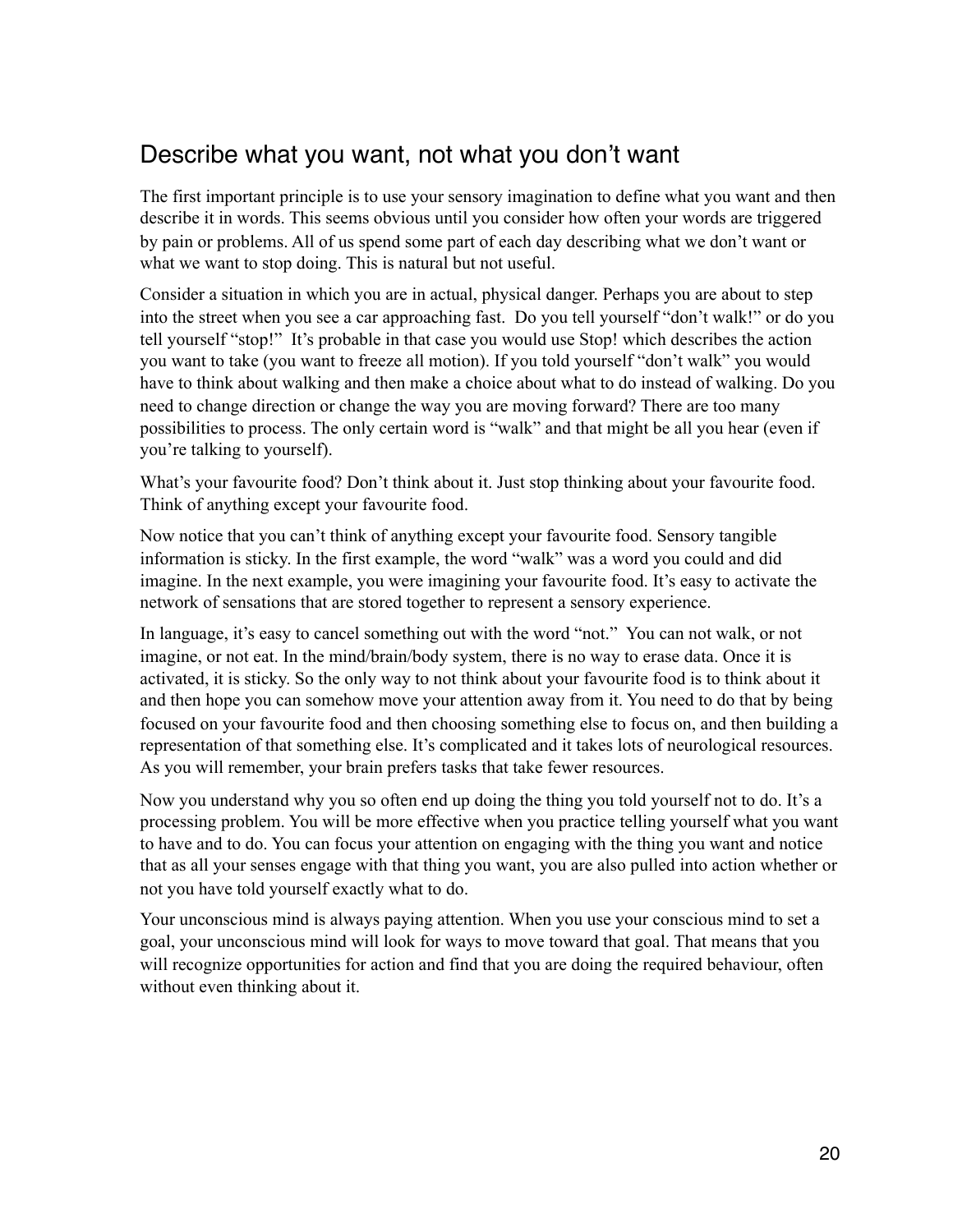## Align Your Conscious and Unconscious Processes

The only way to be sure that you will do something useful is to know what you are trying to do, what direction you want to move, and how you feel when nothing is holding you back or pulling you in different directions. Successful suggestions begin in finding your best whole, congruent self.

Speak to yourself as if you were speaking to someone older, wiser and more powerful than you are. Many people speak to themselves in an abusive way that they would not speak to anyone else, and then are surprised when they don't listen to themselves very well. Instead, speak firmly and courteously to yourself and describe what you want to achieve as best you can.

When you feel that your whole self is aligned with your purpose, you may find that you are already taking action. If you are not yet active, present yourself with some options for your behaviours. Say things like "You might want to. . . ." or "Some people find it useful to. . ." And then complete the suggestion with a specific, sensory tangible behaviour. If you're problem solving on a mental problem, you could try something like this: "Some people find it helpful to widen the frame to include more information. . . "If the behaviour you want to change is a mental behaviour, you'll find it can shift faster than you can get to the end of a sentence.

You can even ask yourself a question like: "What would it take for me to just stand up and do this thing that I know I need to do?" If you ask it respectfully, you'll find that sometimes you give yourself an answer and sometimes you just get busy doing what you know you need to do.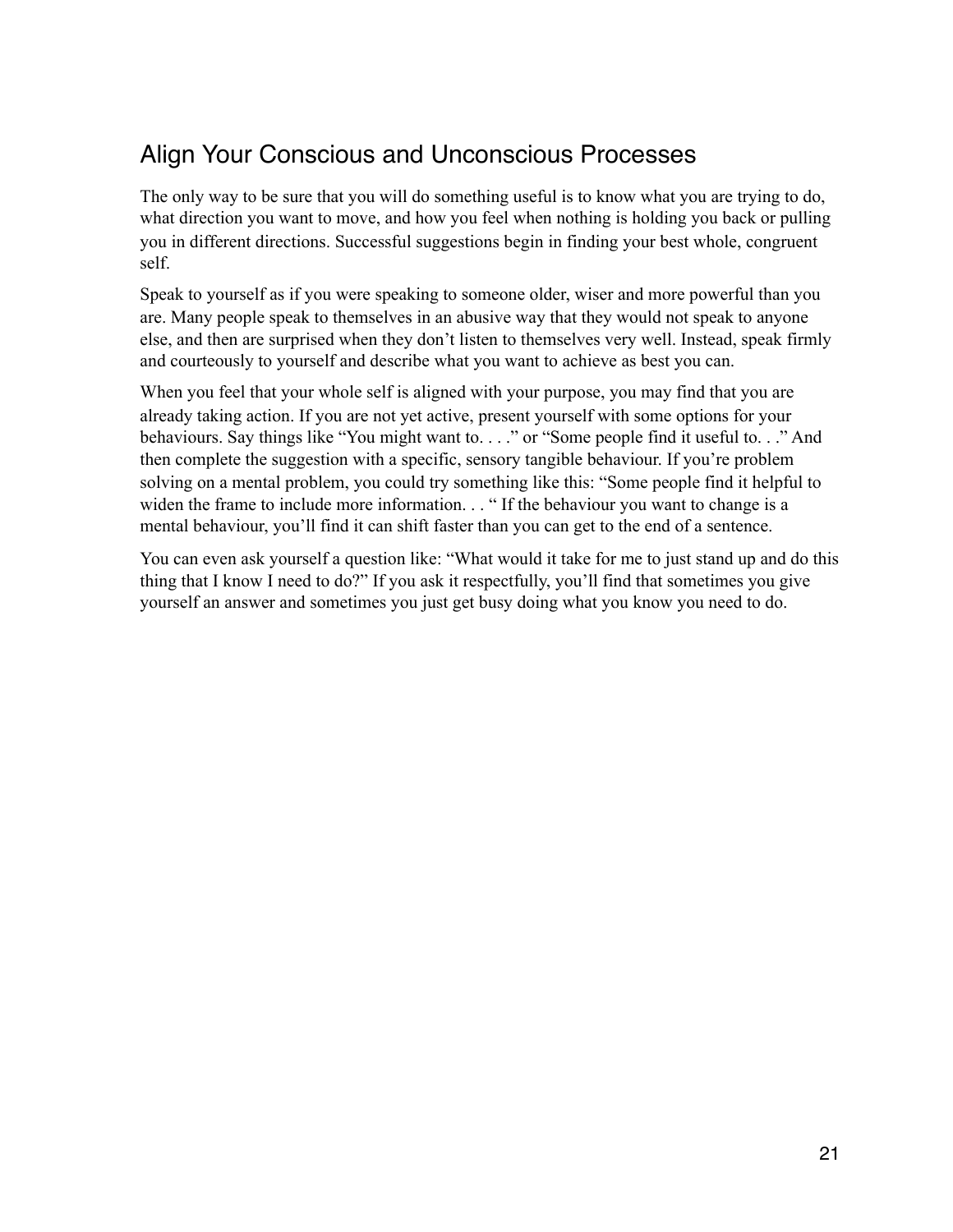## Some Stories Are Also Suggestions

A story is a metaphor with movement. When you need to get yourself moving, pay attention to the stories you are feeding yourself.

You feed yourself stories when you pay attention to them. In any given day, you have the opportunity to consume many different stories: you'll hear little stories at home and at work; you'll hear the news or celebrity gossip; you'll follow a sports team. Each of these stories is a frame that contains states, relationships, actions and outcomes. As you pay attention to them, your unconscious mind has the opportunity to apply them to your own outcome and look for a fit in the pattern of states and behaviours.

When you find a fit between the story and your own situation, you will likely find yourself taking action. The story serves as a suggestion: it puts out a specific pattern of behaviour but leaves room for your unconscious mind to make choices about how and when to apply the pattern. This is both direct (because it contains lots of sensory tangible information) and respectful (because you are not giving direct orders to your bigger, wiser self).

Sometimes the stories you choose will also have a more direct suggestion: someone in the story will do exactly what you need to do. By framing that action in a story rather than a command, you allow yourself to really imagine the action before engaging in it. Imagining is a form of mental rehearsal that conditions you to take action when you notice appropriate cues in the environment around you or the patterns of thought and feeling within you.

You can even use stories from your own memories to inspire you to act. You'll do this more effectively when you find someone to listen to you tell your story. When you have to frame it for someone else, you'll pay more attention to the sensory detail and to the meaning of the story. As you pay attention, you'll underline the significance of the story to your current objectives and give your unconscious mind a strong indication that you want to get moving so that you can get results.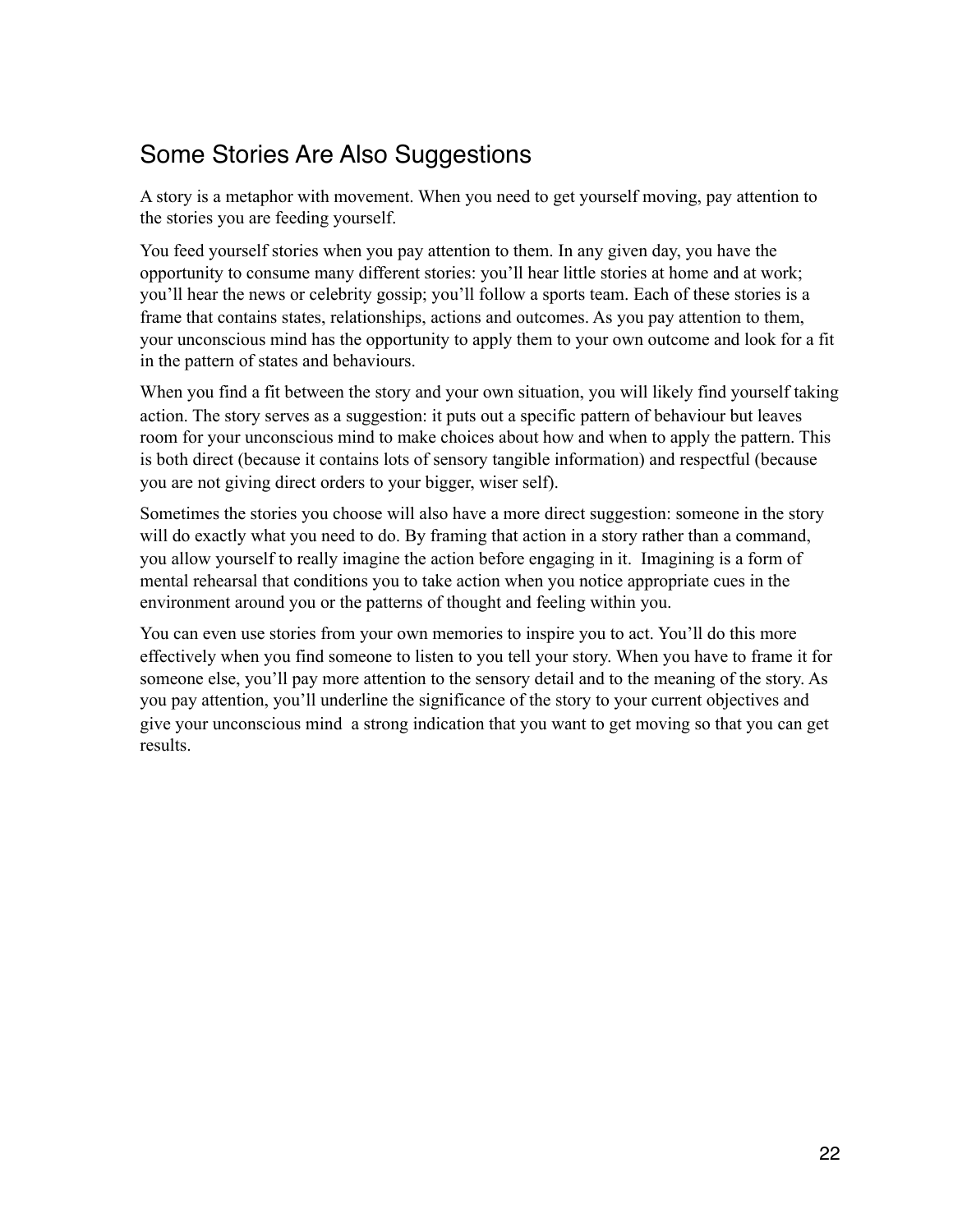# Get Other People To Do Stuff

Much of NLP is based on a flawed presupposition that each of us is alone in our experience and independent in our thoughts and decisions. This is true of the brain. The brain is encased in a skull and does not interact directly with the outside world. It's not true of the mind that is generated by that brain. The human mind interacts continuously with the outside world, responsive to its environment and, especially, to its social relationships. We are social creatures and we require interaction with others to reach our potential and achieve satisfying lives.

As you already know, while you might sometimes feel lonely, you are not alone in your head. You frequently hear other people's voices, imagine their responses, and observe their behaviour so that you can change it or replicate it. The presence of other people in your life is as real and as constant as the presence of your unconscious mind and it is equally important in generating the behaviours that will lead you to achieve more satisfying results.

Our most satisfying results, the results that change lives or change the world, are achieved in collaboration with other people. While we tell stories about a solitary genius, those are just ways of increasing our motivation to do our part. The reality is that we function best when we are active with others. Just as our conscious mind must partner with our unconscious processes, our conscious mind must also partner with other people to do what we most want to do.

The four stages that transform thought into behaviour are the same, but now the focus is on how to connect, chose a state, share ideas and motivate behaviour with other people.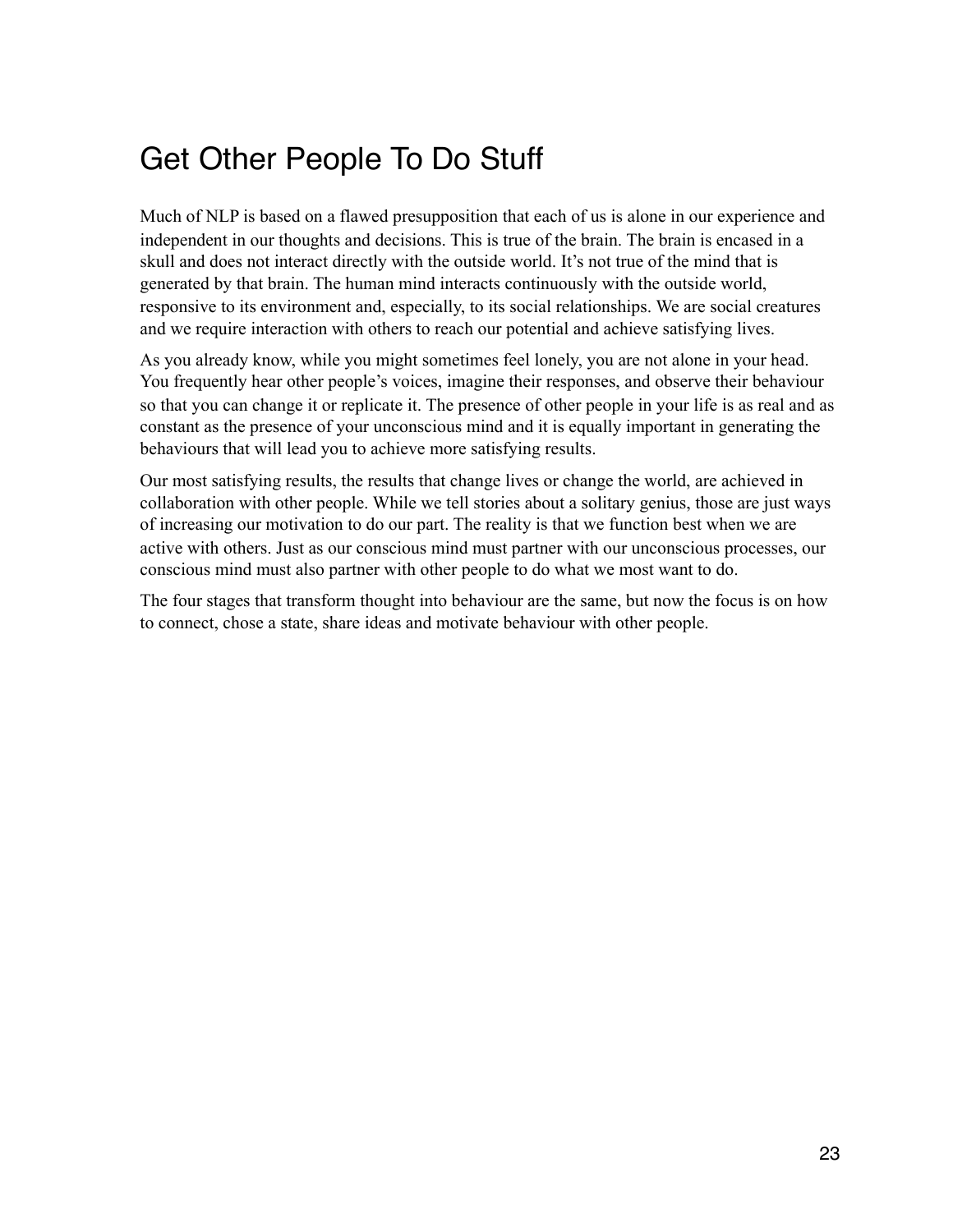## **1. Connection Begins with Attention**

Words have no power until you are paying attention to them. If you want your words to have an impact on someone else, you have to start by getting their attention. In writing, it seems like you can get someone's attention with words, but that's not entirely true. You had to decide to read this book (and decide to keep reading it) before my words had a chance to get your attention. Something else was true first, and that something else is the reason that these words can make a connection.

You want something. I want something. When our intentions are clear and well-formed, then we are likely to identify the common ground where we can pay attention to each other. This is true even when our intentions are contradictory. We may be opponents, but as long as we both know that getting what we want begins with making a connection, we will begin to identify the conditions and behaviours that will allow us to form that connection.

Connecting is a process of continual testing. We think we know what someone else is thinking or feeling, and then we find a way to test that guess. When we can verify it, the connection gets stronger. When we can't verify it, we need to renew our attention and work to get into sync. In NLP, this process is called calibration. To calibrate you observe someone in a state so that you can recognize that state again. When you think you recognize it, you find a way to test the recognition (if you don't test, you are mind-reading, not calibrating, and that's definitely sciencey and usually misguided).

The goal is to make a connection that is strong enough to support the decision to share a state and use it to transfer ideas from one mind to another. The ideas will motivate new behaviours, but that motivation depends on having enough attention to make the connection that leads to a shared state.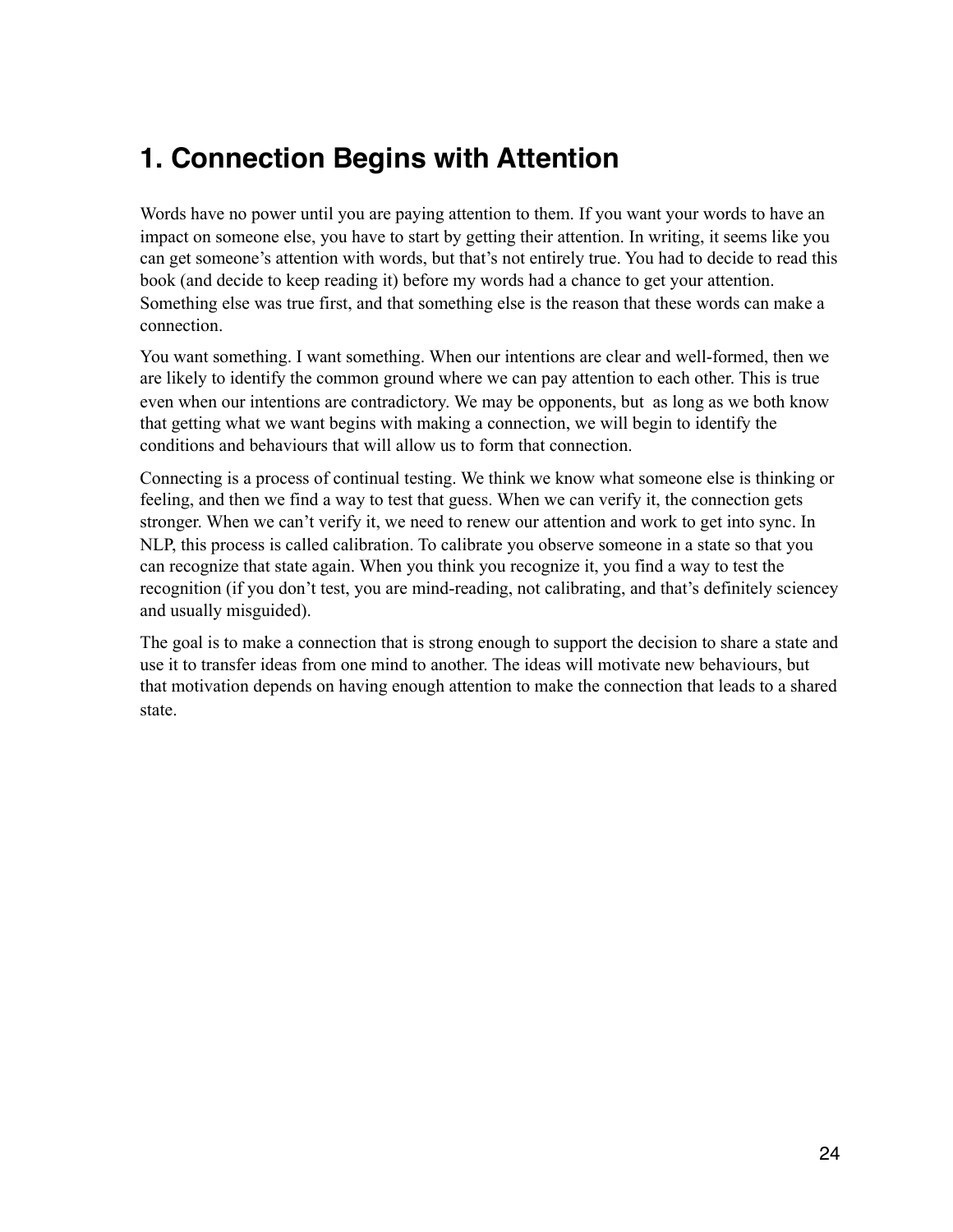#### Rapport Means Paying Attention Together

What do you think rapport means? The Oxford English dictionary thinks it means:

"A close and harmonious relationship in which the people or groups concerned understand each other's feelings or ideas and communicate well."

It's defined this way in words in NLP, too, but in practice, rapport in NLP means something a little different. It means something more like developing a relationship in which you are more likely to agree. Rapport is the first stage of connection.

Most people teach rapport as a way of paying attention to each other. That's part of what happens in rapport, but it's not enough to build rapport that will lead to change. To do that, you need need to build rapport by paying attention together. The together part means that you use mostly unconscious processes to track the attention of the other person by observing the match between your non-verbal behaviour and their non-verbal behaviour. The attention part means that you have a shared focus that becomes the common ground on which you can build a shared state and purpose.

Rapport is signalled when two people are mirroring each other's non-verbal behaviours. They move at the same time; they speak in the same tone of voice; the same expressions move across their faces. The ability to synchronize these behaviours means that some parts of their brains are active in monitoring the other person and attuning to them. It's science (not sciencey) that there are many different parts of a human brain that are active in monitoring the state and predicting the behaviour of other people. In fact, this seems to be the default mode for your brain (the system that is active when you are not deliberately thinking about something else).

Think about that for a moment. It means that as long as you are not paying attention to something else, you will be paying attention to the people around you. This might explain why people in public places often seem to be talking at the same pace and volume, even when they are not talking to one another. It might explain why the stranger at the next table is reaching for his coffee just as you are reaching for your tea. The brain is designed to keep tabs on what other people are thinking and feeling unless it needs all its resources for another task.

NLP begins in observation. People who are in rapport mirror each other's behaviours so NLP has taught that the way to develop rapport is to mirror someone. That's true from a certain point of view.

A better point of view is to say that if you want to influence someone's behaviour, you should start by paying genuine attention to them. As you give them your attention, you will unconsciously adopt their non-verbal behaviours. Your mind/body/brain system does this as a way of building your ability to recognize their state and predict their actions.

This is the beginning of rapport, but it's only rarely possible to stay in this kind of rapt connection by paying attention to each other. We have had experiences of being entranced by someone who finds us entrancing, but those experiences never last very long.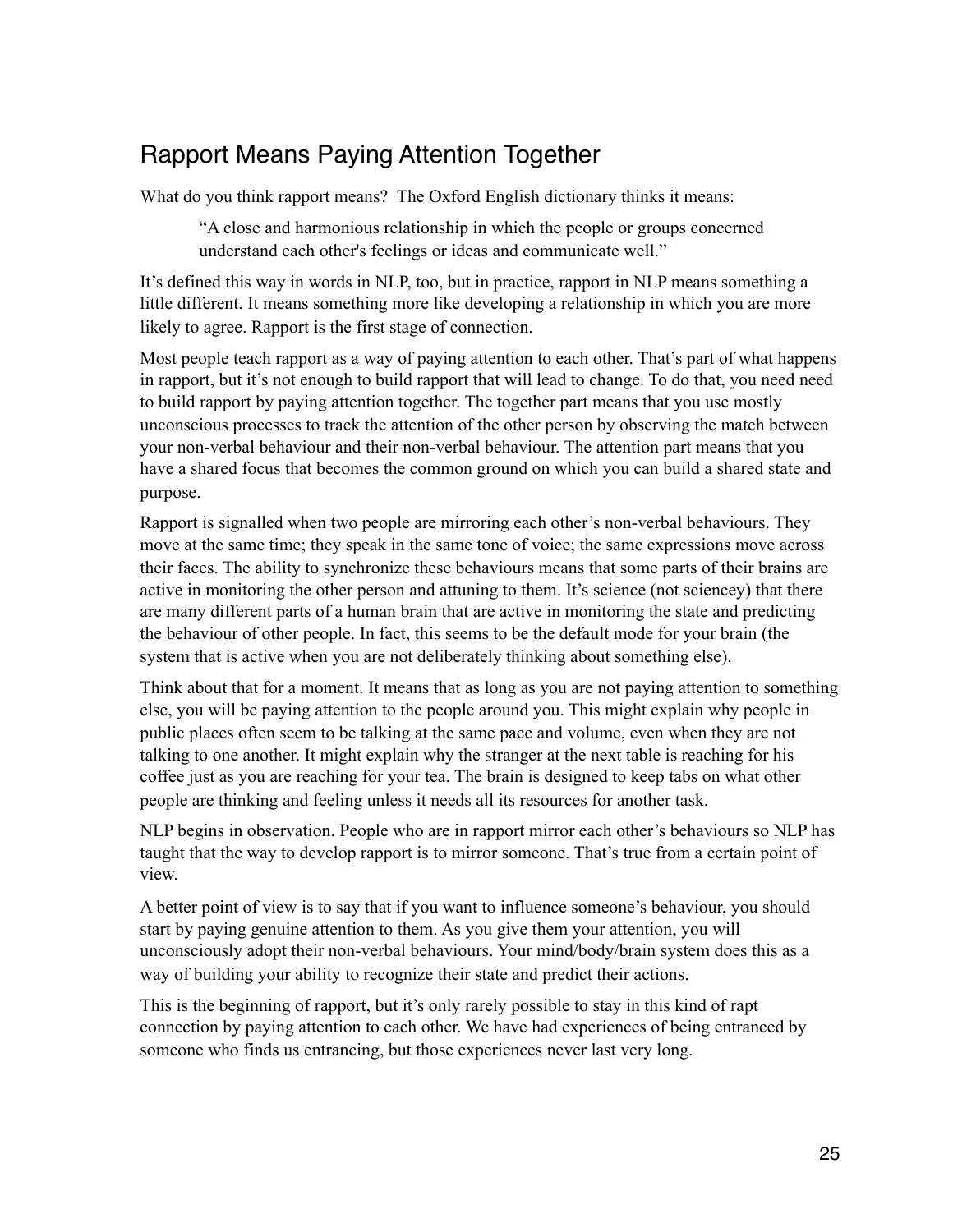If you want rapport to build the kind of functional connection that will give you access to someone else's state (either so you can choose it for yourself or so you can change it), you will need to pay attention to what the other person is paying attention to.

You'll see this phenomenon when people are in the same class or the same movie theatre. They develop a kind of rapport because they are responding to the same things while also monitoring one another's responses. The result is a sense of social connection that can feel very powerful as long as people share space, attention and physiology.

Now move the frame back just a little and ask: why would people pay attention to the same thing? You will see that rapport requires either a shared physical environment (we are paying attention in case we are eaten by the same tiger) or a shared intention (we are paying attention to the same things because they point towards something we both want). To develop rapport means to pay attention to someone and let that show in your body and expressions. To develop a useful rapport, you must then be able to develop a shared focus and a shared direction and allow that to occupy your conscious attention while your unconscious mind monitors your connection.

It's very complicated because your brain/body/mind system is very complicated as it interacts with another person. The process you have to track consciously is much less complicated:

- focus on the person you with whom you want to connect
- allow your non-verbal behaviours to mirror their non-verbal behaviours (you'll want to do this as soon as you are focused on them)
- turn your conscious attention to a shared focus and check in periodically to see that your nonverbal behaviours are still a match for the other person's behaviours (the relationship between your non-verbal behaviour and their non-verbal behaviour will always give a more accurate representation of your rapport than the meaning of your words will give).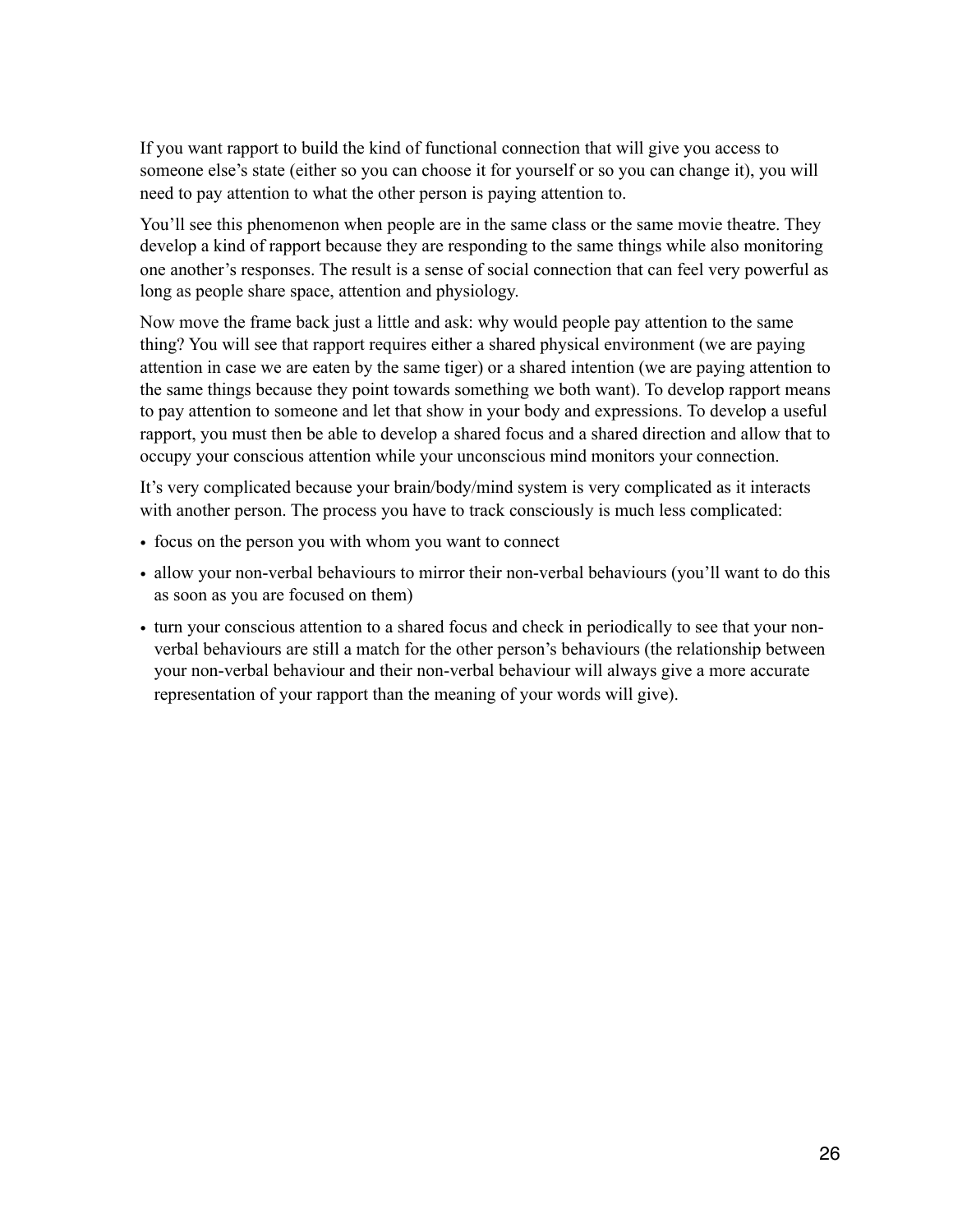#### Hold Your Intention While Shifting Your Attention

Your non-verbal behaviours are a representation of your state at any given moment: the emotion, physiology, sensations and thoughts that filter experience so that you can think thoughts or take action. When you go into a connection with a person or group of people, you alter your nonverbal behaviours to match their non-verbal behaviours. This means that you will begin to shift into a shared state.

If the shared state is optimal for what you want to feel and do, then you can focus on building rapport. If you find yourself in rapport with someone who is in a state that you don't want to choose, you need to be aware that the rapport is changing your experience.

The first step in choosing an optimal state is recognizing that you always have a choice. You don't have to slip into someone else's state and stay there to maintain rapport.

One of the ways to recognize that your own state is being shifted by rapport is to deliberately shift your attention to view your situation from different points of view. In NLP, these are called perceptual positions. When you are in tight rapport, you will notice that the other person's point of view (called 2nd position in NLP) and your point of view (called 1st position in NLP) begin to feel very much alike. This feeling allows us to cooperate and collaborate. It can also allow us to slide into the strongest state in the connection, whether or not it is aligned with our intentions for our own experience.

The solution is often to slide out into what NLP calls 3rd position: a position from which you can see yourself and the other person in the context of your situation. From this position, you can see whether the two people you are observing are moving closer or farther away from your intention for them.

Moving your attention in this way is resource-intensive. It takes willpower to monitor your connection. That willpower is easier to find when you have a clear intention for connecting. If you don't know where you want to go, you'll find that you don't make the effort to evaluate the way your state is changing in response to a connection.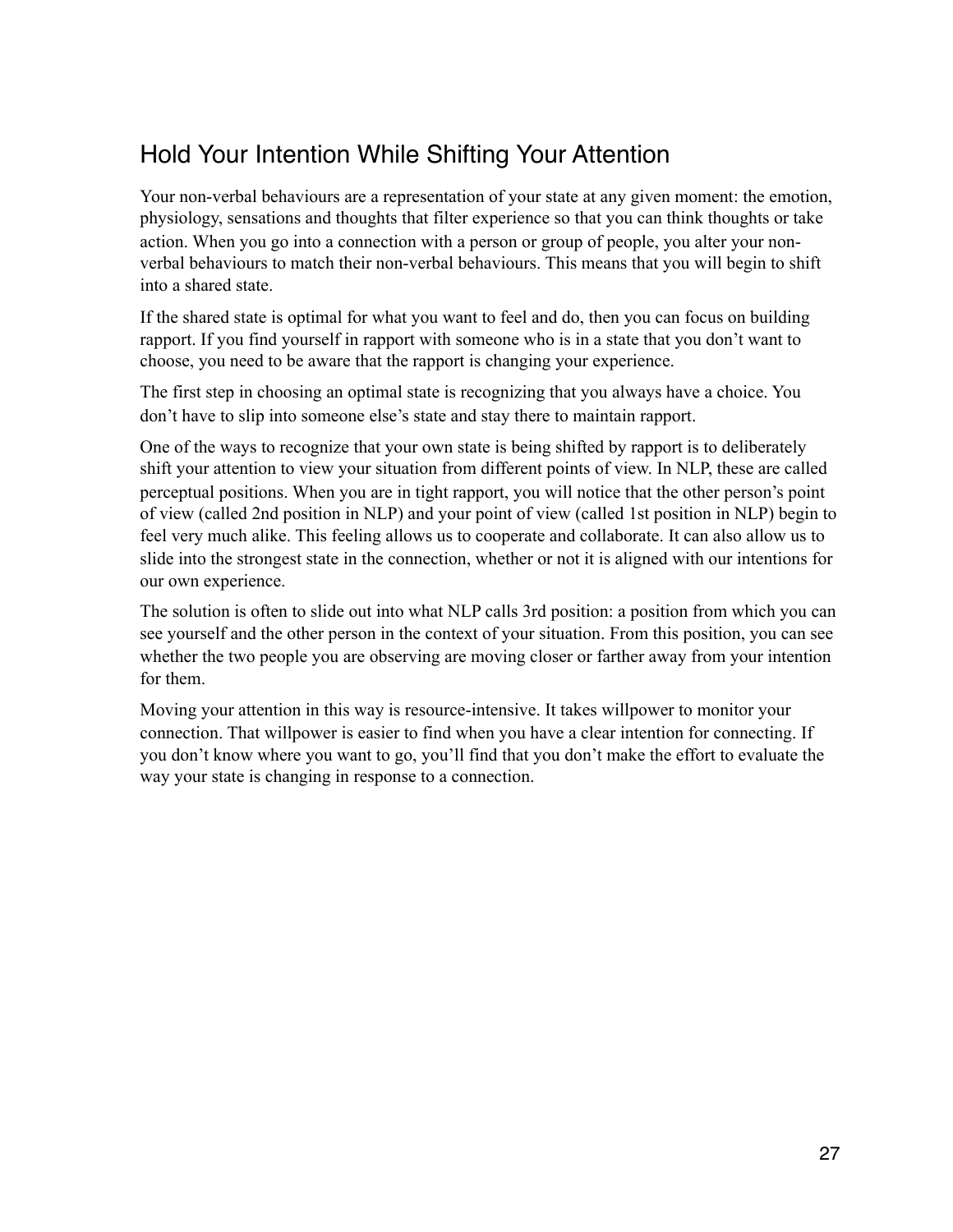## **2. Move Your Connection to A Useful State**

We know states are contagious. Science knows this and you know it from your own experience and NLP knows it through most of the processes described so far. One person can catch another's mood in roughly the same way as they catch each other's viruses.

The problem is how to ensure that the most useful state is the one that gets caught.

NLP was developed by observing therapists at work. While there is some possibility that a therapist will 'catch' a state from a client, there are some protective factors that make it easier for the therapist to go into rapport and introduce a useful state into the connection. The most obvious of these is that the problem that makes someone become a therapist's client has nothing to do with the therapist. Both therapist and client can pay attention to the problem without assigning the same meaning to it because for the client it is a deeply personal experience and for the therapist it is someone else's problem. Both the client and the therapist are motivated to have the client 'catch' a more resourceful state so that those resources can be applied to solving the problem.

This is not the situation in most relationships. When people connect for the purpose of collaboration, they are all attached to the same situation and to at least one shared goal within that situation. This makes empathy easier (the ability to feel someone else's pain) which may also make it harder to stay detached enough to lead the connection into a more resourceful state (a state where more good things become possible). The matching and mirroring that works for a therapist can be much messier in relationships where people are working together for similar goals and even messier in adversarial relationships or negotiation.

Let's look at how it is possible to determine the state into which people will move while connected to you. The basic pattern is to recognize the state they're in; develop a connection; move to non-verbal behaviours that represent a more desirable state; notice whether they are following you; and repeat.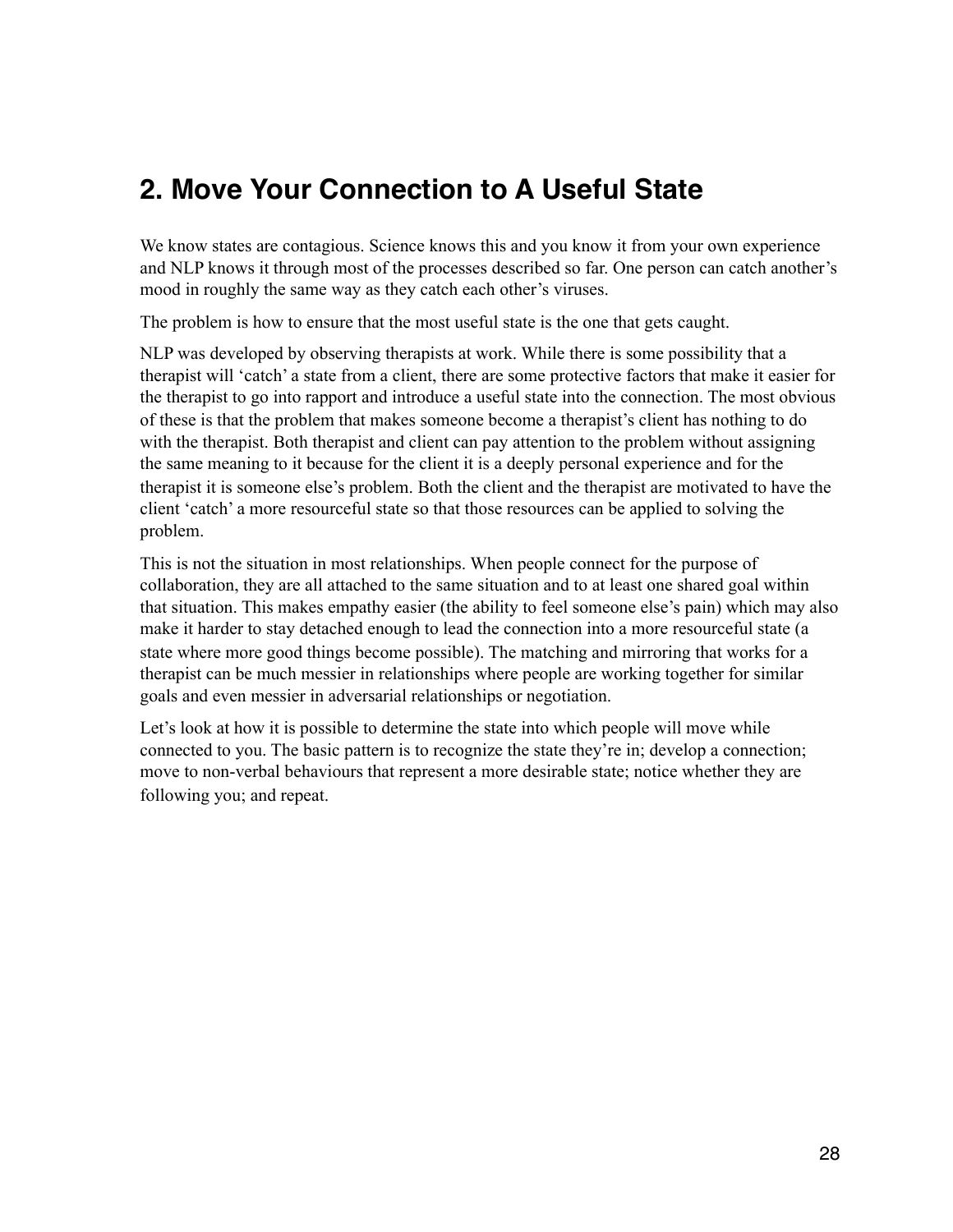#### Use Physiology and the Environment to Support Change

The key to leading is to know where the connection needs to go to be useful so that you can connect without being sucked into a negative state. In NLP, it's called pacing and leading. While pacing, you mirror someone else to pick up their state and form a connection. Then you lead by introducing changes in non-verbal behaviour so that the other person will gradually move into a state you choose. It's a great theory until you realize how much self-control it takes to make this happen. There's a significant contradiction between being connected and maintaining control of your own state.

There are three pieces to making this work.

- 1. The first piece is to be very clear on what state you want to lead into and how that state generates the choices that will lead to your very clear outcome. From moment to moment you need to be able to recognize where you are and imagine where you want to go ultimately and where you want to go next. People work best by small steps; they won't resist tiny changes in non-verbal behaviours, especially when those changes are associated with feeling stronger, more confident or more comfortable. You need to know the state to which you are leading so well that you can keep it firmly in your mind while you match contradictory non-verbal behaviours to maintain your connection.
- 2. The second piece is to use your body to introduce the change you want to see. Because most of our physical life is driven by unconscious processes, we are unlikely to resist change that we can incorporate unconsciously. If you ask someone to jump up and down, they will become conscious of the physical change and may resist it. But if you tilt your head and shoulders back so that you are looking straight ahead instead of down, someone in rapport with you is likely to make those changes without thinking about them. As they take on the physiology of more power, they will experience themselves as more confident and more comfortable. You can use the same strategy to get people to open up postures, uncross their arms or legs, or breathe a little deeper.
- 3. The third piece is to use the environment to support your state so that you can support a change in the other person's state. If your attention remains fixed on the other person, you will both become uncomfortably entangled in your connection. It will be hard to know who belongs to what elements of your shared state, and hard to move forward. It's easier to move when you are looking outwards. You can look outwards in a real, physical sense by noticing elements of your environment that are anchors to the state you want to hold (this is why therapists are careful about how they decorate their offices). Every environment is so rich in sensory stimuli that you will find elements on which to focus that pull you into the state you want. As you focus on them, your focus will attract the focus of anyone connected to you. This stabilizes the connection and opens it up.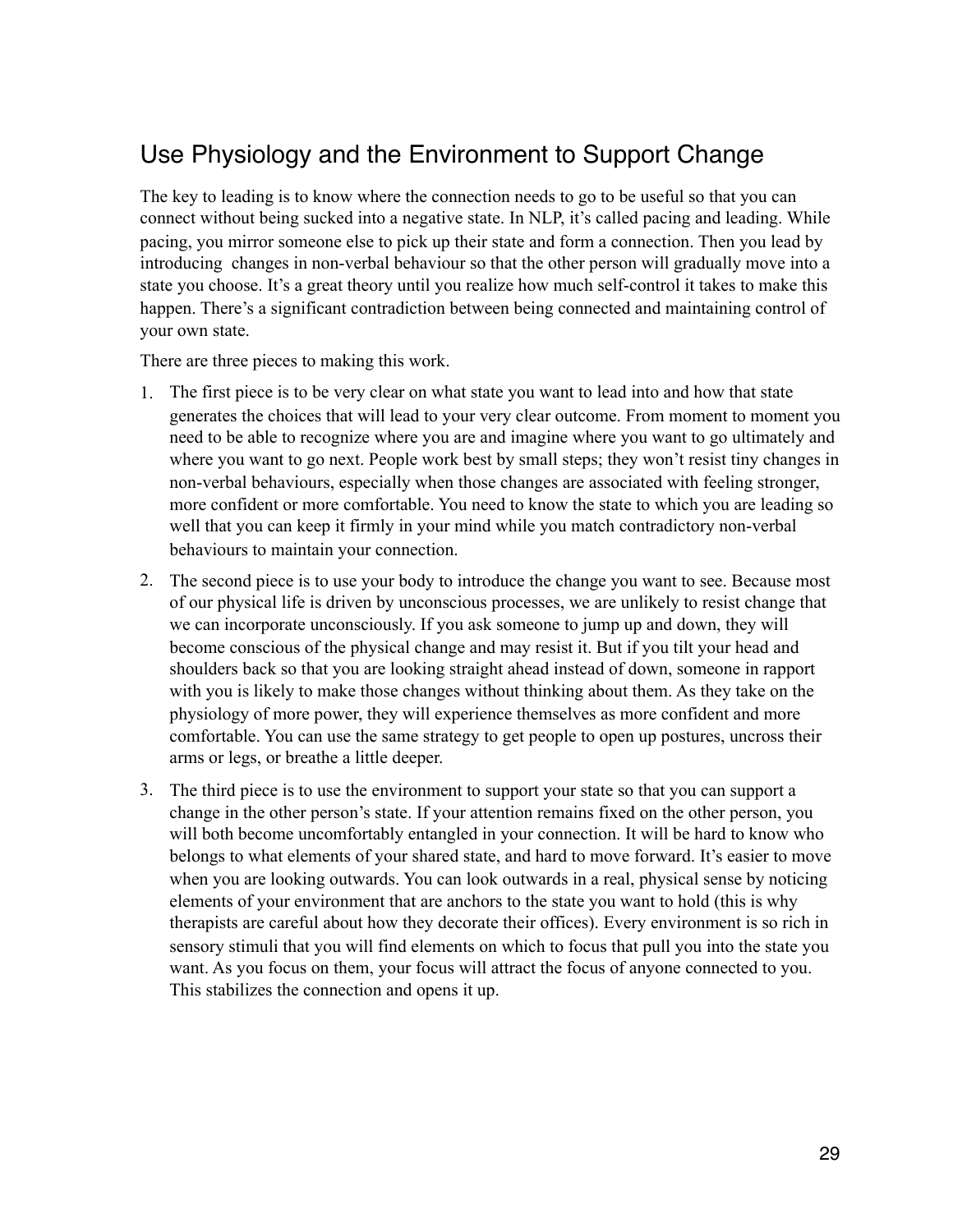## Point to Models to Suggest States

Remember when you were a little kid and learning tremendously fast? You would look at someone you admired and pretend that you were them. It's a natural and extremely effective way for the human race to grow. We identify people who can do something really well and pretend we can do it too until we learn the skills, strengths and states necessary to stop pretending and just do it.

When you want to lead someone into a more resourceful state, you can direct their attention to the people they have observed who have demonstrated that state. You do this by telling stories and asking questions that maintain the connection you have while focusing attention on the resourceful state towards which you are moving.

In NLP courses, you might learn personal edits: exercises that make change possible usually by getting you to imagine the change while shifting your physiology. The games get you to stand or sit so that some states are anchored into some positions and some change happens at the edges of your perceptions. Outside the NLP training or coaching room, it's harder to get people to play some of these games. But it's always possible to get someone to move from standing to sitting (or back) and it's always possible to introduce a story about someone who is known to represent a particular kind of skill or courage or calm.

Someone who is in rapport with you will want to stay in rapport. As you tell a story, they try to follow the story. This means they imagine what you are describing. If you are describing what you want, they will start to adjust their perception and physiology to match what you describe (that's how they understand the words). Of course, if the connection is sufficiently strong, you can ask them to tell the story. When they tell the story they have to step into the shoes of the characters in the story, which means temporarily imagining that they have the strengths, skills and qualities they are describing.

You may also be able to point attention to a time when the person you want to influence demonstrated the state you want to elicit in them. Our past selves inhabit our unconscious mind and are available to inspire us. They are hard to resist, because they obviously do have enough in common with us that we have to confess to at least an echo of their strengths and perceptions. Our memories of them are also full of the kind of sensory detail that makes it easy to recreate a state: while someone might deny having the energy or curiosity they had when they were much younger, recalling sensory details from that time is likely to elicit a version of that energy or curiosity.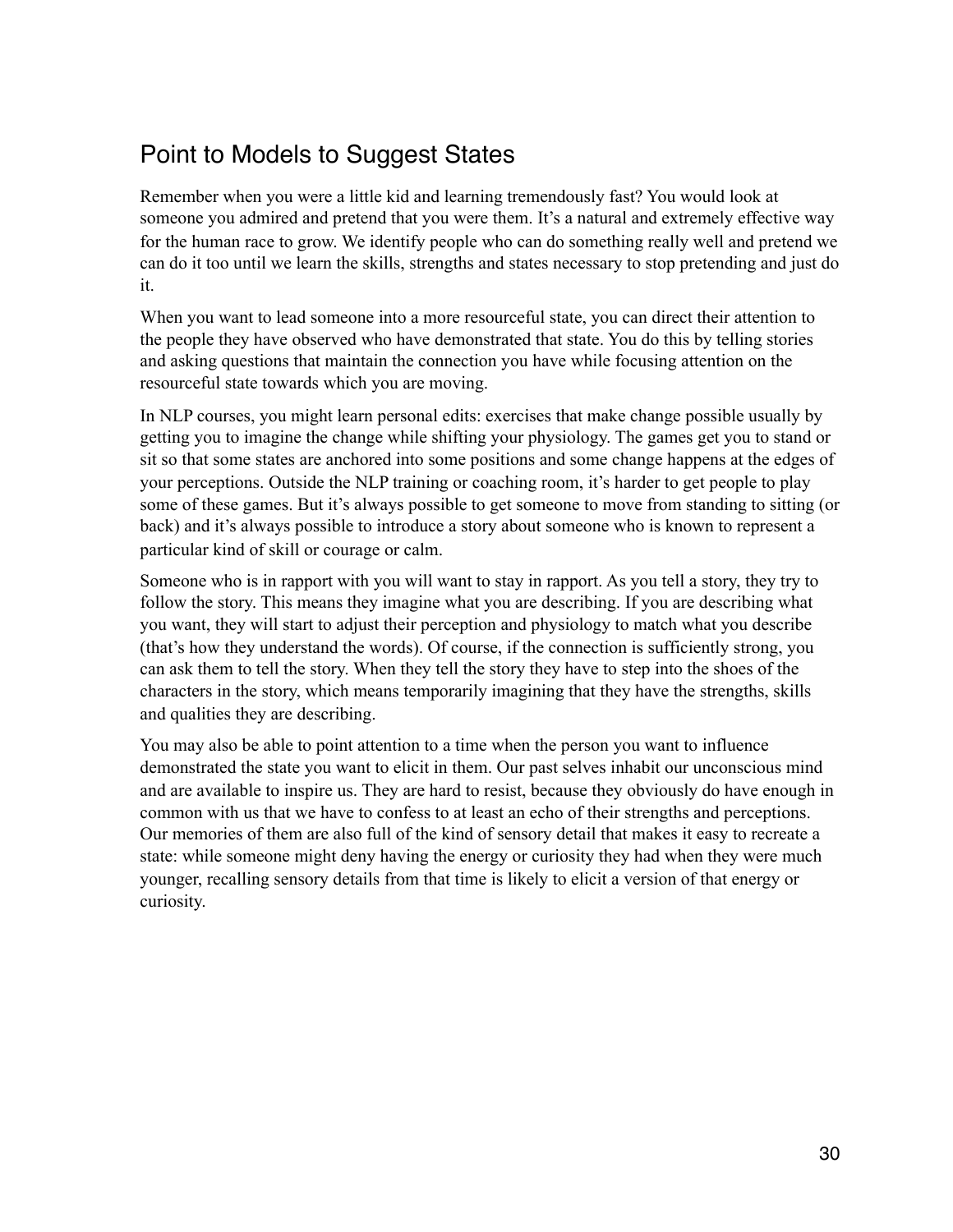#### The Basic Pattern for Changing a State

In general, to get someone else to change state you can use the same strategies you would use to change your own state: you can change physiology, use anchors, or use imagination to connect to resources. It's also easier to use these strategies when working with someone else because more of your attention is move through the strategy when you're not focused on a separate outcome.

Whether you want to coach or teach or sell, when you want someone to do something you need to begin with an intention. You need to know what you want and what states will be necessary to create the most influence with the least resistance.

The next step is to pay attention to the person you want to influence. Influence requires connection and connection starts with attention: you need to focus on the person, not the problem you want to solve. You are calibrating: eliciting states and noticing what changes as this person moves through different states. You are also connecting by mirroring what you observe and noticing what changes in you. This teaches you the most effective way to get this person (or group of people) to shift states.

When you are ready to build connection, you let your attention guide you into mirroring what you observe. You will feel the congruence as your non-verbal behaviours attune to the other person's and you will also feel the temptation to narrow your focus to the connection.

When you are tempted to focus only on the connection you know it is time to focus with the other person instead of on that person. This means different things depending on your context. You might focus on a problem the person wants to solve (or a problem you want to solve); you might focus on a goal you both want to reach or a situation you both want to explore. As you focus with the other person, you periodically check to ensure that you are still usefully connected.

Once you know what you both want, it's time to move into the state that will help you achieve it. You can do this by manipulating focus and sensations (sensory information), by changing physiology, by using anchors to access previous experiences, or by telling stories that use metaphors or models. As you move the other person's attention through these techniques, your own attention periodically checks that you are still in strong rapport. You also calibrate to ensure that the other person is fully engaged in the resourceful state.

You are always influencing people to be more resourceful. People who are resourceful are more predictable than people who are not resourceful. While it might be tempting to undermine someone's confidence or cool, it also makes it know what will happen next. Carrying out your own strategy is easier when the other person's state and goals are more stable.

When you know the other person is in a resourceful state, you support that state with your own physiology and non-verbal behaviours while you move your shared attention in a direction that supports a shared outcome or goal. You can now focus on communicating the information that will lead to the behaviour necessary to satisfy your intention.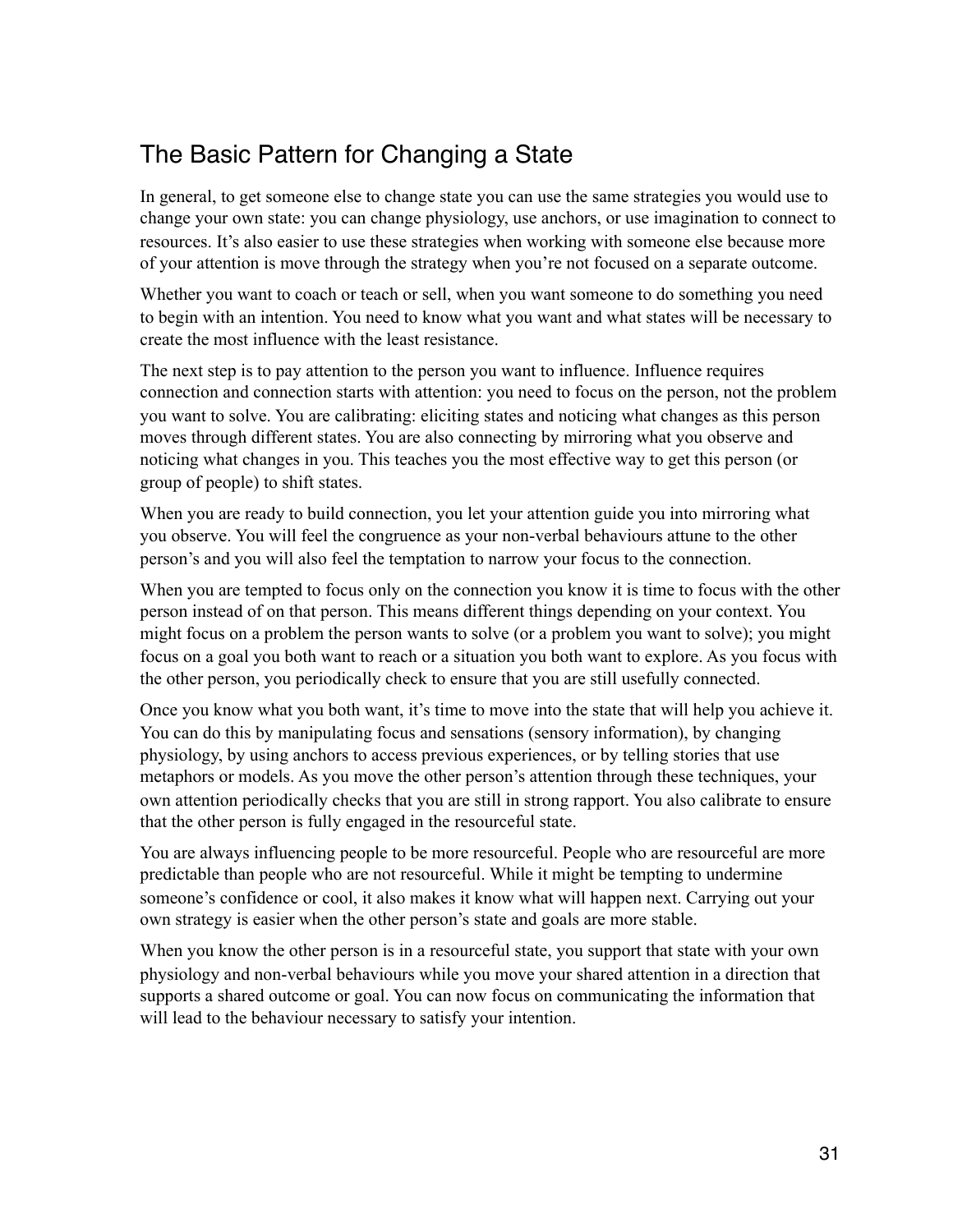## **3. Move Ideas From Your Head To Theirs**

If you've read this far, you now have a pretty good idea why so many people struggle to get ideas from their heads into someone else's head. Whether they are coaching, teaching, managing, parenting or selling, they want to communicate information in a way that is accepted and remembered. Most people focus on the information they want to communicate. But success requires that you focus first on how to set up the communication.

Once you have set it up, most of the choices you make using your unconscious processes will be appropriate. If you need to communicate to a group, or if the situation involves tension or resistance, then you might need to be more deliberate in fine-tuning your communication so that your information is received and remembered.

NLP has promoted many ideas about the most effective way to get people to learn. Much time has been given in NLP training to complicated concepts about learning and processing preferences. Some of this teaches that people have a preferred sensory system for receiving and processing information. Some of it teaches something called meta-programs, which are preferred strategies for processing the information you receive. This is sciencey.

There is little evidence in science that matching learning strategies improves learning. There is much anecdotal evidence in NLP, that matching strategies is effective. The problem with anecdotes are that they are filtered through beliefs and presuppositions. If you believe a technique is useful, you will attribute results to it. Current science does not show that people learn better when you match their learning styles. It shows people learn better when they work at learning.

While many NLP trainings have been wrong about the effects of matching preferences, they have often also provoked people to be curious about how people work and what is possible. The use of stories and questions has been deeply embedded in NLP teaching styles: both of these are techniques that require people work to decipher and grasp the information being communicated.

The communication has been aided by a second principle that is supported by both science and the arts: information is stickier when it is imagined in the senses. As long as memory has been important to human beings, they have created associations between abstract facts or concepts and easily imagined sensory data. These associations allow information to be stored in more parts of the brain (the visual centres for pictures, the auditory centres for the sounds of words, the language centres for the words that represent the concepts, etc.). Information stored this way is easier to retrieve and more resilient over time (so that you remember longer).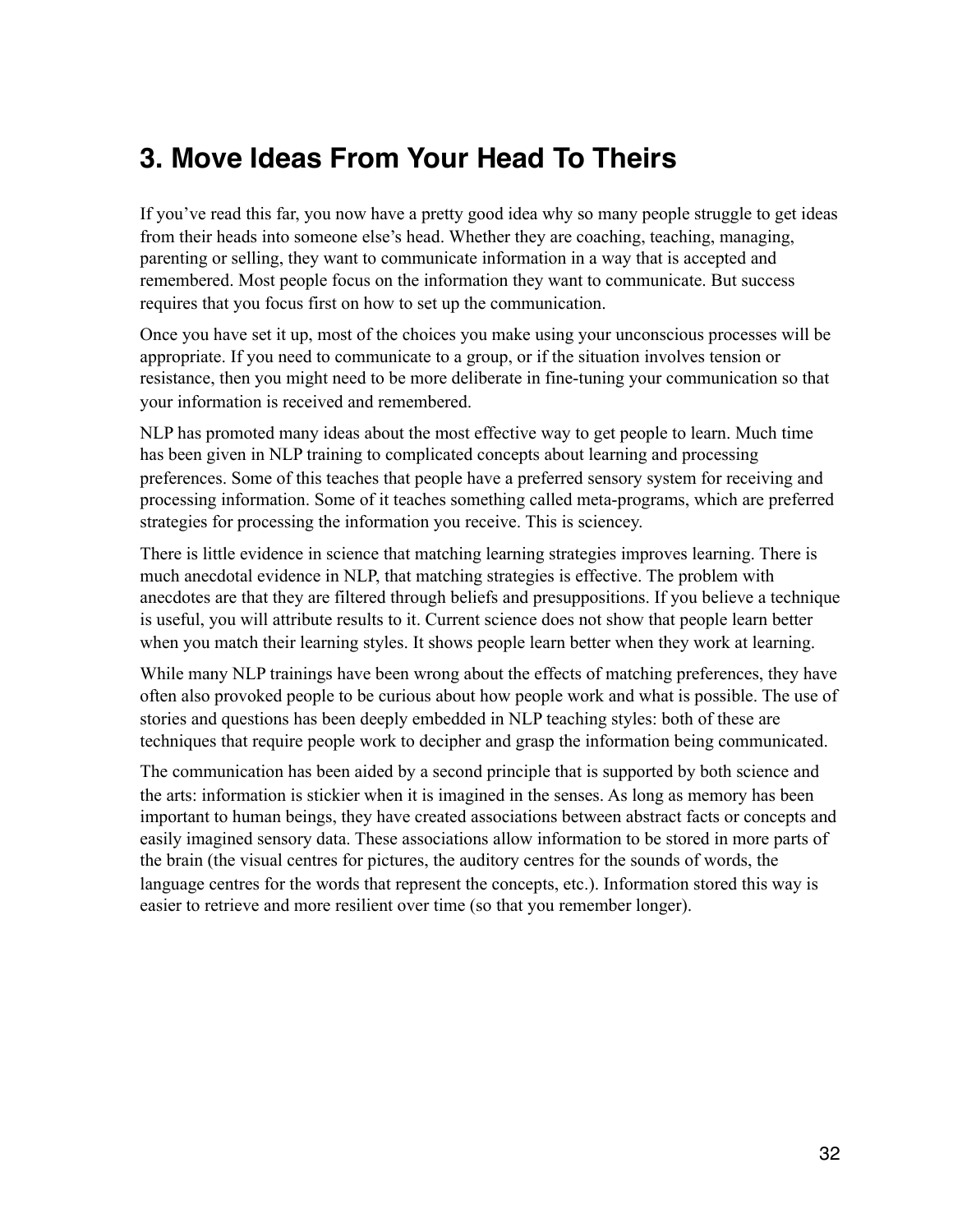## Make Information Sticky

An almost unimaginable amount of information flows into our brains every moment. We never lack information. When you give someone new information so that they will have ideas that change their behaviours, you need to begin by understanding that people manage an ongoing flow of information by ignoring or letting go of most of it. The problem is to convey information in a way that sticks so that people can explore, evaluate and remember it.

There are two ways to make information more sticky, and both involve connecting the information to the body. The first is to associate the information with an emotion. Emotions are not just ideas; they are ideas that move in our bodies, changing our physiology so that we breathe, stand and move differently. When you associate information with an emotion, the mind/ body/brain system is very active and the information is treated as significant and wired into more parts of the brain so that there are more ways to retrieve it.

There can be unintended consequences in adding emotional resonance to information you want to convey. Emotions are complicated and anchored to many different memories. You may be introducing associations you would rather not add, and filters for the information that will not be helpful.

A more reliable way to get information from the mind into the body is to include enough sensory detail to engage the sensory processing systems in the brain. When you associate an abstract idea with sensory information it becomes easier to remember and, often, easier to understand. Understanding helps someone engage actively with the idea, which means that it becomes even more likely that they will be able to remember it.

Sensory coding can be symbolic: you don't have to paint your face blue to feel blue, and when you are feeling blue you are still attaching an idea to a sensory representation. You don't have to be on top of a mountain to have a mountain-top experience where everything is suddenly clear and distant enough to be seen without emotion. But that experience is easier to represent when you associate it with pictures you have seen taken from the tops of mountains or, perhaps, your personal experience with climbing to the top of a mountain.

Sensory words creep into our descriptions naturally: think of the difference between an impact (sensory) and an influence (abstract). Some words will open up new ways of thinking about the idea described, and others will simply make it easier to imagine and so easier to remember.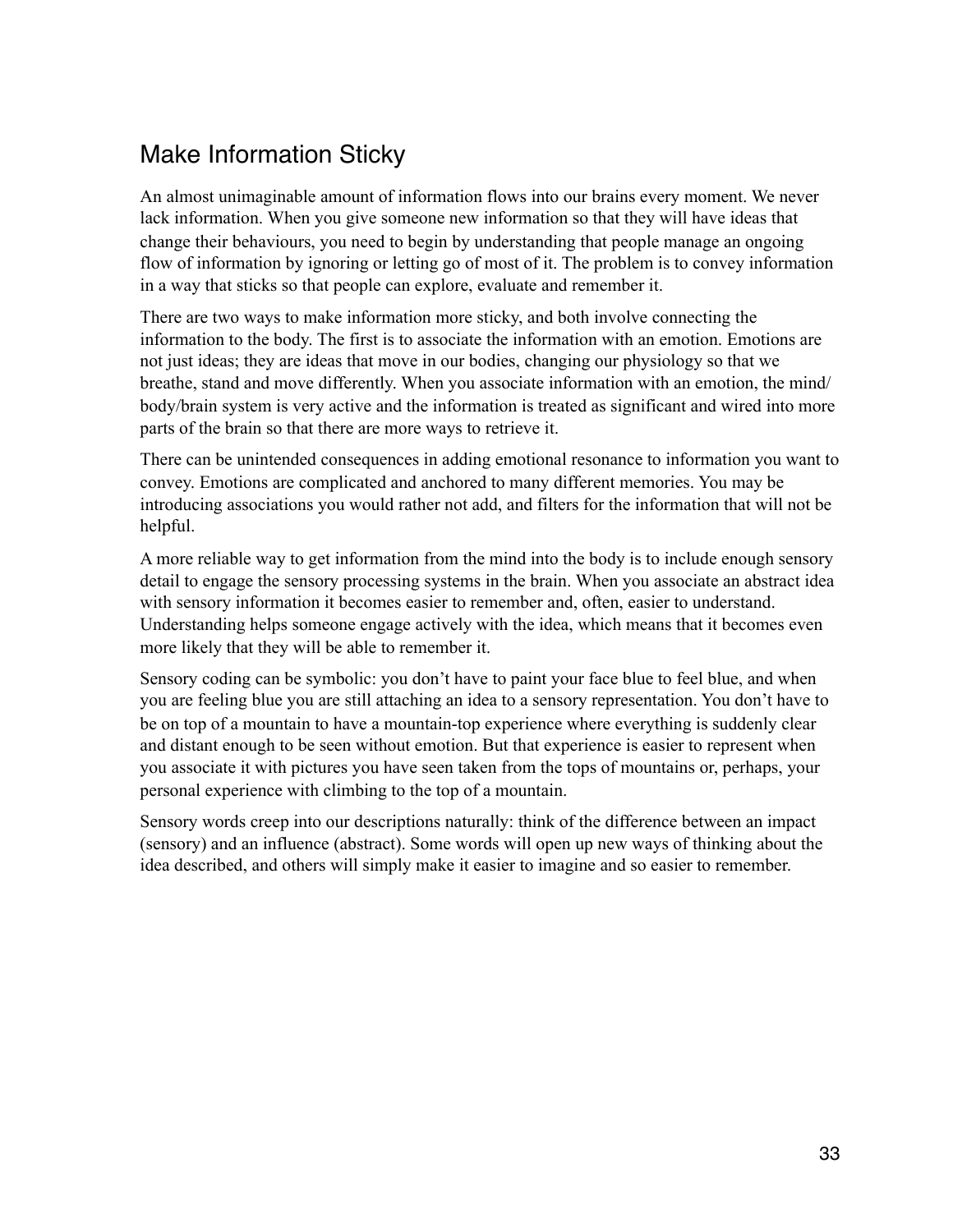## Say It Again

Have you ever asked: "How many times do I have to tell you?...." Most of us get tired of repeating ourselves. We believe that one, clear statement should be enough to make information stick. We believe this even though we have lots of evidence in our own experience that it's not often true.

Repeating an idea in slightly different ways makes it stick. One of the ways we learn is by hearing or seeing the same thing more than once. As we access the memory of what we have already heard, we make the neural pathways stronger and more reliable so that we can find our way back to that idea again.

Repeating is another way to get information into the hardwiring of your brain/mind/body system. While the mind might not even register that you are hearing the same thing in different ways (because you have so much information available that it's not possible to pay attention to it all), your brain registers that an idea is familiar at a level outside of awareness. We respond differently to familiar things even when we don't know consciously that we have seen or heard them before.

As we move into a post-truth, sciencey age, it's important to know that hearing something repeatedly makes it more likely that it will feel first familiar, and then true. When we feel something is true, we don't work very hard to verify it. If you want someone to agree with you or remember a new idea, repeating it so that it will become familiar will also help you convince someone that the idea is true.

If we don't work to explore and verify, we lose conscious access to an idea. This is important in two ways. If you want someone to accept something at the level of framing (so that it sets up some automatic patterns of perception and action), then repetition may be sufficient to set up the next stage of communication. If you need someone to have conscious access to information so that they can use it deliberately in the next stage, then you will need to repeat in ways that provoke awareness. We don't get conscious mastery of an idea without working for it.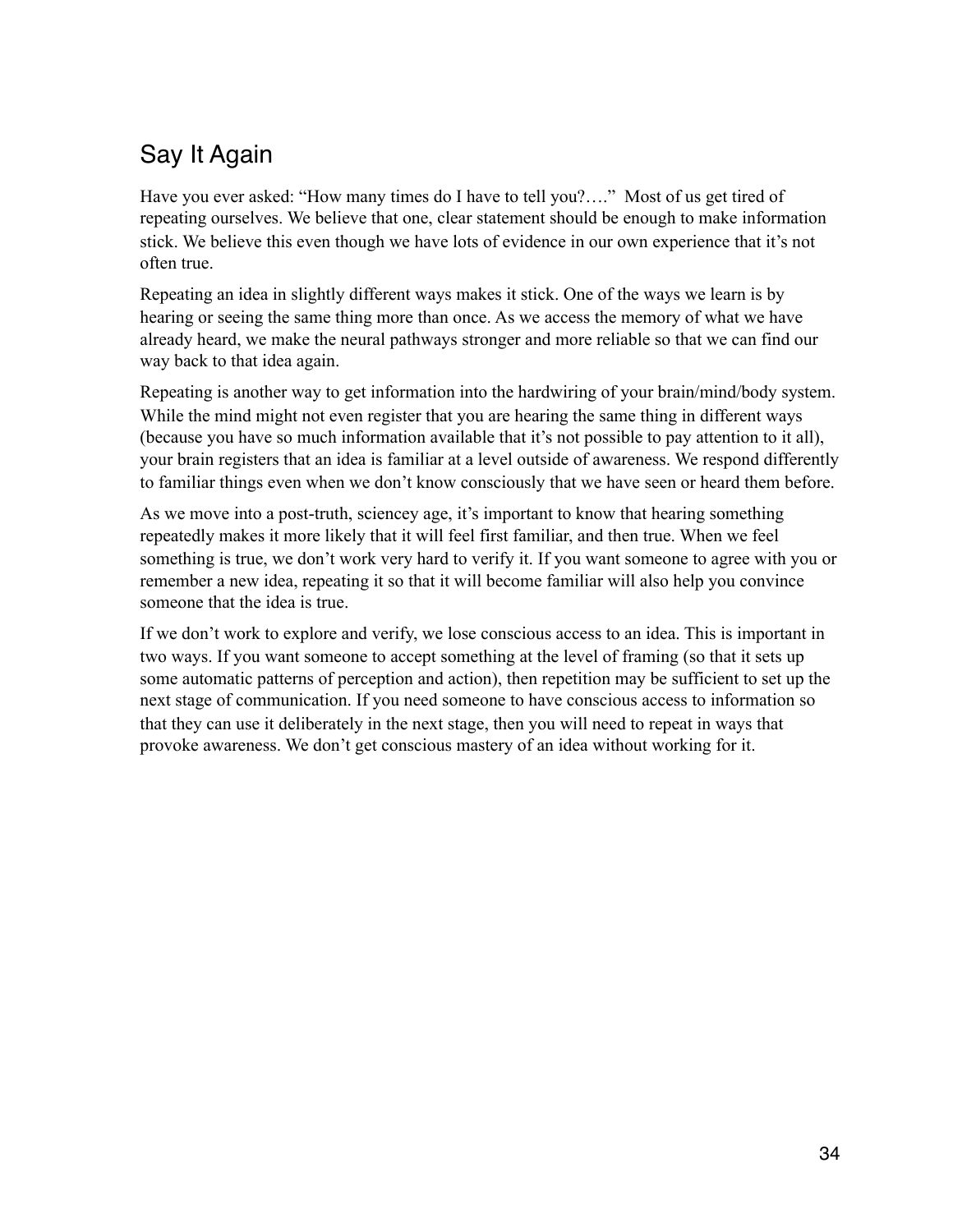## Make Them Work For It

If your goal for a communication requires that someone remember and be able to use the information you communicate, then you need them to make an effort. Your own attention should be as much on what it will take to motivate that effort as it is on making the information clear and accurate. To put this another way: your job as a communicator is to engage the efforts of someone else to actively receive your information.

This runs counter to many, many expectations about what a good communicator should be doing. We expect our teachers to make information easier to understand. We expect sales people to anticipate our needs. We expect our coaches to tell us what to do so that we can perform better or feel better. We believe that it is the responsibility of the communicator to make ideas clear and accessible.

In NLP, people have not been taught that they need to engage people in making an effort to learn. But they have been taught that asking questions and telling stories are brilliant ways to develop rapport and influence behaviour. Asking questions and telling stories are both brilliant strategies for engaging others to actively consider and explore new information.

Because we tell stories to children, we assume that they are an 'easy' way to communicate. This is true in that they correspond to what appear to be natural strategies in the human mind/brain/ body system for organizing information and remembering it. It's not true if you think it means that one person talks and the other person passively soaks up what is said. That's not accurate. Storytelling requires active attention from both teller and listener. Listeners must imagine the narrative happening and make sense of how it relates to their own lives and experience.

In the same way, when we ask questions we encourage people to become actively engaged with information instead of letting it filter into and out of their awareness. Whether or not people answer questions out loud, just hearing a question triggers a search for a possible answer. This often activates memories and sensory impressions that are necessary to understand a context or situation, and then drives a narrowing down to an answer to the question.

Stories and questions both create the shared focus that deepens rapport. That rapport facilitates a shared state of curiosity or exploration that generates a willingness to work to acquire and understand new information or ideas.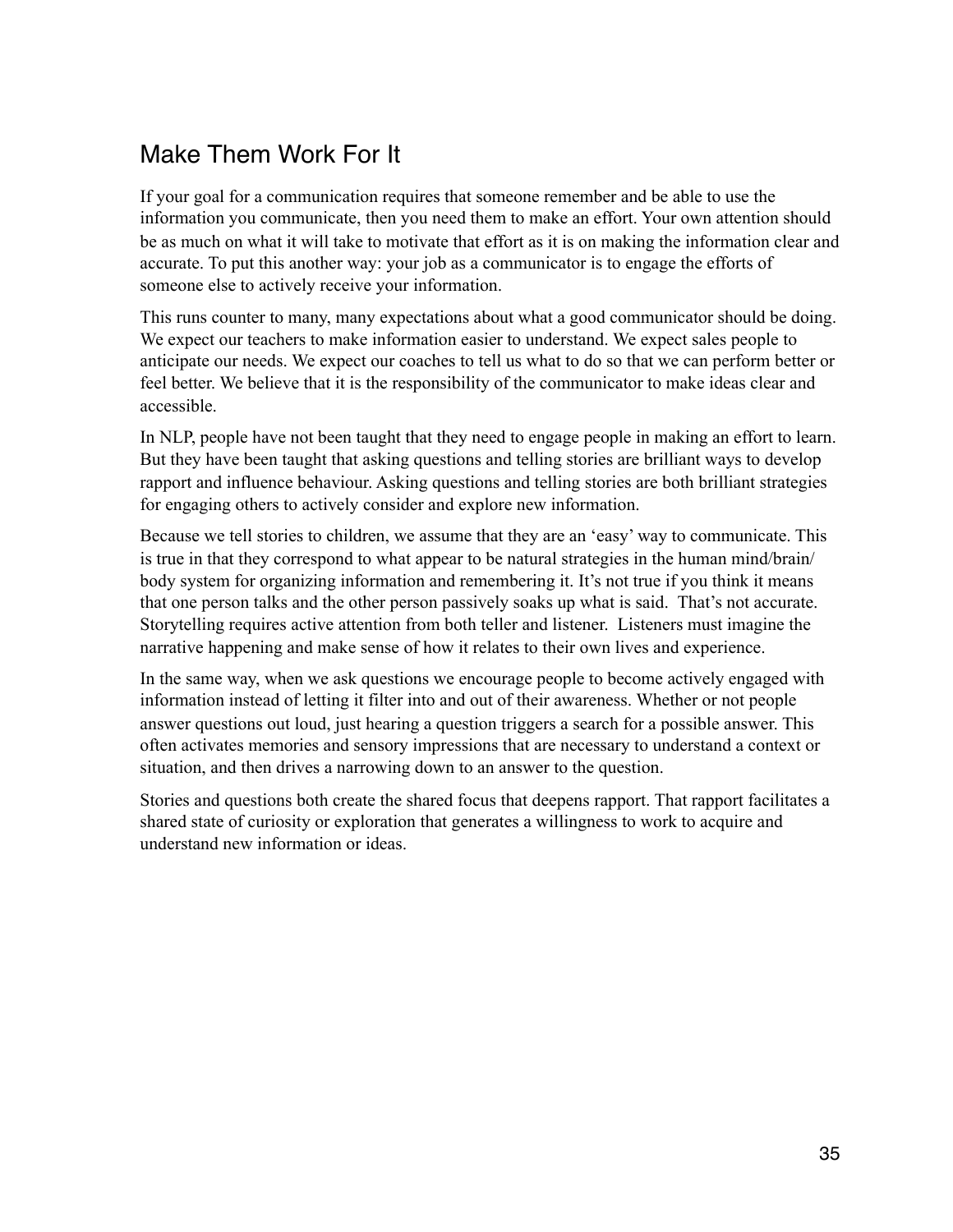## **4. Get People to Do Stuff**

Finally! We've arrived at the section where we talk about the magic it takes to transform an idea in your mind to an action that someone else carries out. We've foreshadowed this moment in the previous section, as you learned how to take an idea in your head and use it to provoke curiosity and effort so someone else can learn from it. Now you want that person to learn and take action, to behave differently because you want them to behave differently.

Much of the time, you will find that it's already happening. If you've made and built a connection, shared a focus, entered a useful state and communicated information so that it sticks, the other person or people might already be taking action. You don't always have to specify the behaviour if you have clearly shared the desired result of that behaviour. People who are motivated to take action will find that their unconscious minds (their mind/brain/body systems) can move very quickly. That gets their bodies moving too so that they take action to move in the direction of what they want.

If they are not moving, or they are not moving in the way you want, you will have to go through one more stage in the process. In this stage you may either suggest or command action. Commands work within very specific relationships in very specific situations. Suggestions are more widely effective because they require only that you share a connection, a focus, and any ideas that are necessary to taking action.

Here are three ways to make someone imagine taking action (so that they are likely to actually take action):

- Tell a story. To understand a story, the listener must imagine the events in the story as if they were playing the parts themselves. All stories lead listeners to imagine action.
- Presuppose the action you want to motivate. This means that you talk as if the action has already happened, either to the listener or to someone else (to process the idea that someone has done this thing, the listener has to imagine doing the thing or observing it being done).
- Describe the behaviour you want the person to do. Just say what you want in a clear, sticky way.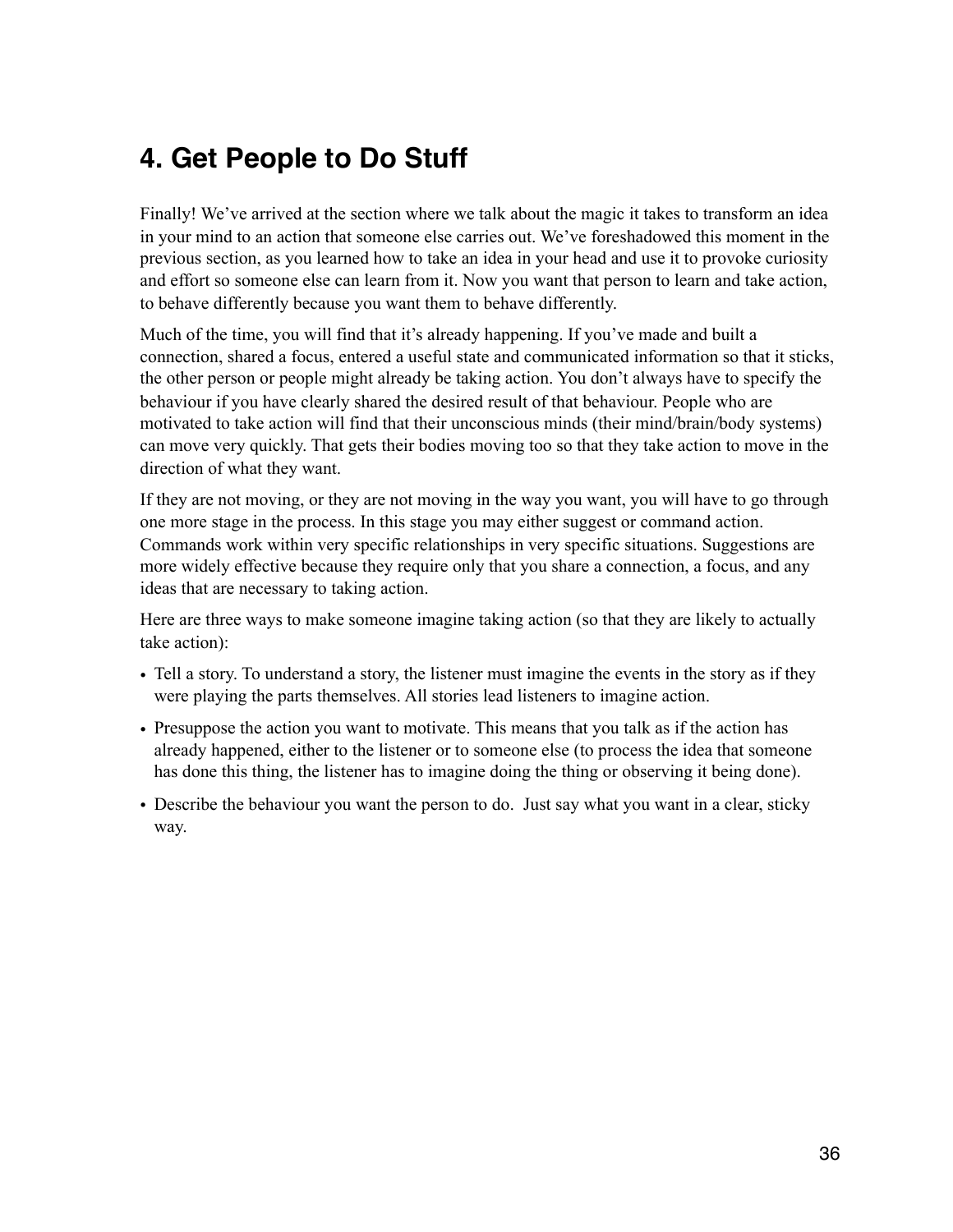#### Stories Are Metaphors With Action

When you tell a story you do more than convey ideas in a way that is sticky and builds states and rapport. You suggest that states and goals lead naturally to behaviour: in stories, the point of ideas is to drive action. While the action in the story is rarely exactly the action you want the listener to take, the action in the story represents a connection between thought and action that can lead to the listener doing something to move toward a shared focus or goal.

Both the sequence and the priorities in the telling of the story are important. A story begins in rapport, in a willingness to connect and mirror. If you don't build a connection, you can't use that connection to transfer ideas that generate movement. When you have built a useful shared state and focus with the story, then you can ask your listener to imagine an action as if they were the one doing it. Imagining action will lead to action if the states and situation in the story have parallels in the situation you want to influence.

This is where I will often insert an example. But the point of good storytelling is that it can't be reduced to a quick summary. A good story is a complex response to a complex situation. You can be intentional about what you want, about the quality of connection you will need to motivate someone, and about using a story as a way to suggest that action is both necessary and desirable. You can't draw a one-to-one correspondence between the story and the situation you want to influence. If you do, if the parallel is too obvious, there are two probable outcomes. One is that the story is dismissed as not relevant (this is more likely if you have tried too hard to make it relevant). The other is that the listener takes the action described in the story but does it without the full engagement of their unconscious resources.

The best way to prepare to share a useful story is to share lots of stories, most of them for the purpose of building state and connection. The larger your internal library of stories, the more likely it is that you will unconsciously choose a story that inspires action. The patterns woven between the story and the relationship and the situation are too complicated to manipulate consciously. Use your conscious mind to acquire stories (by listening or observing them) and to sharpen your intention (so that you know what response you want). Then trust your unconscious mind to do the calculations so that you tell a story that represents the best fit for the situation.

There is no risk in this. Either your listener will accept the suggestion to act (and you win) or your listener will become more connected to your state and focus as they listen to the story (and you win).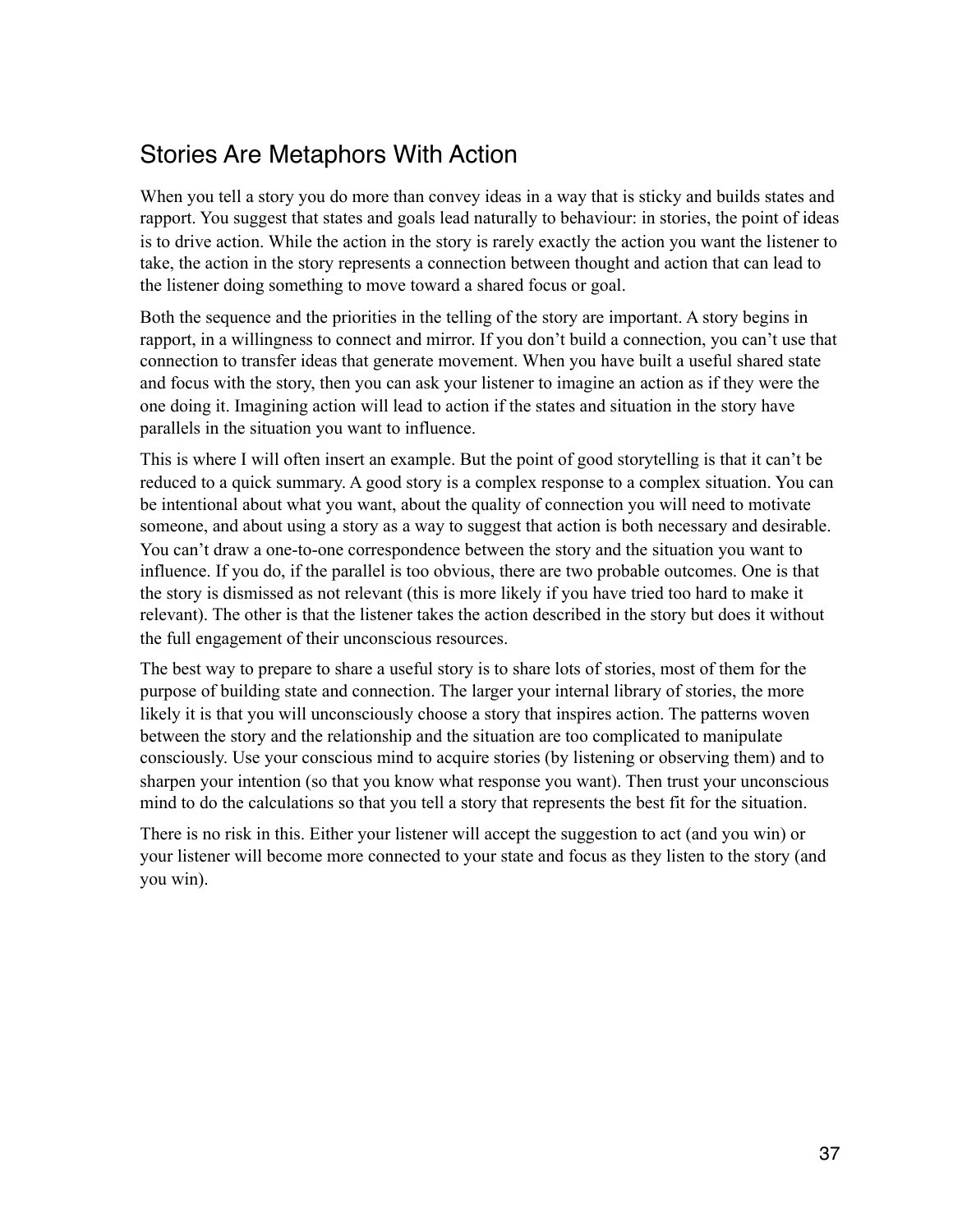#### Presuppose The Behaviour You Want To Motivate

Stories are not the only way to make a suggestion instead of a command. While we all have moments when we'd like to just tell people what to do and have them do it, commands are expensive. When you make a command, you put your connection on the line. If you don't have enough connection, the command won't be followed and you will lose whatever connection you have built. It will be harder to start again to build a connection than it was to start the first time.

Presupposing the behaviour you want to suggest is not a language trick: it's a perceptual trick you play on yourself. You imagine the future that results after the listener has taken the action you want them to take. When you imagine it vividly, it begins to feel real to you. As it feels real, it becomes part of how you describe the future. While NLP has explained the language piece, the language is following the imagination here. In design thinking, on the other hand, it's common to imagine the desired result and then wonder what behaviour had to happen to achieve it. The imagined future becomes a frame that sets up the language you use when you talk about it.

If you find you need a linguistic prompt to presuppose the behaviour you want, think about these openings:

- I wonder what you could do to [take a step towards the goal we share]
- After you have [completed the behaviour], what else will you need to think about?
- What if you could [achieve the purpose of the desired behaviour]?

All of these make an indirect suggestion that the listener take action. But none of them directly require that action, and so none of them can be directly resisted. Your goal is first to preserve the relationship that you built so that you could have this conversation. That means protecting the alignment between your states and non-verbal behaviours while you introduce new information about the future you desire. On the one hand, you are making your focus contingent on something that might not happen; you aren't pretending it's the only possible future. On the other hand, you are describing a future in sensory specific detail that represents the goals or values you share with the other person. You've also placed your point of view in the future looking back, so that your representation fits into the category of memory. This means that the future you presuppose can feel more real than a future you describe as if it has not happened yet.

The other advantage of presupposing a behaviour instead of defining it is that the action you imagine might not be the only way (or the best way) for the other person to move toward your shared outcome. When you take their attention to a future where they have already taken action to do what needs to be done, they might discover a new and better story about how they got there. This engages them in a way that makes it much more likely they'll take action.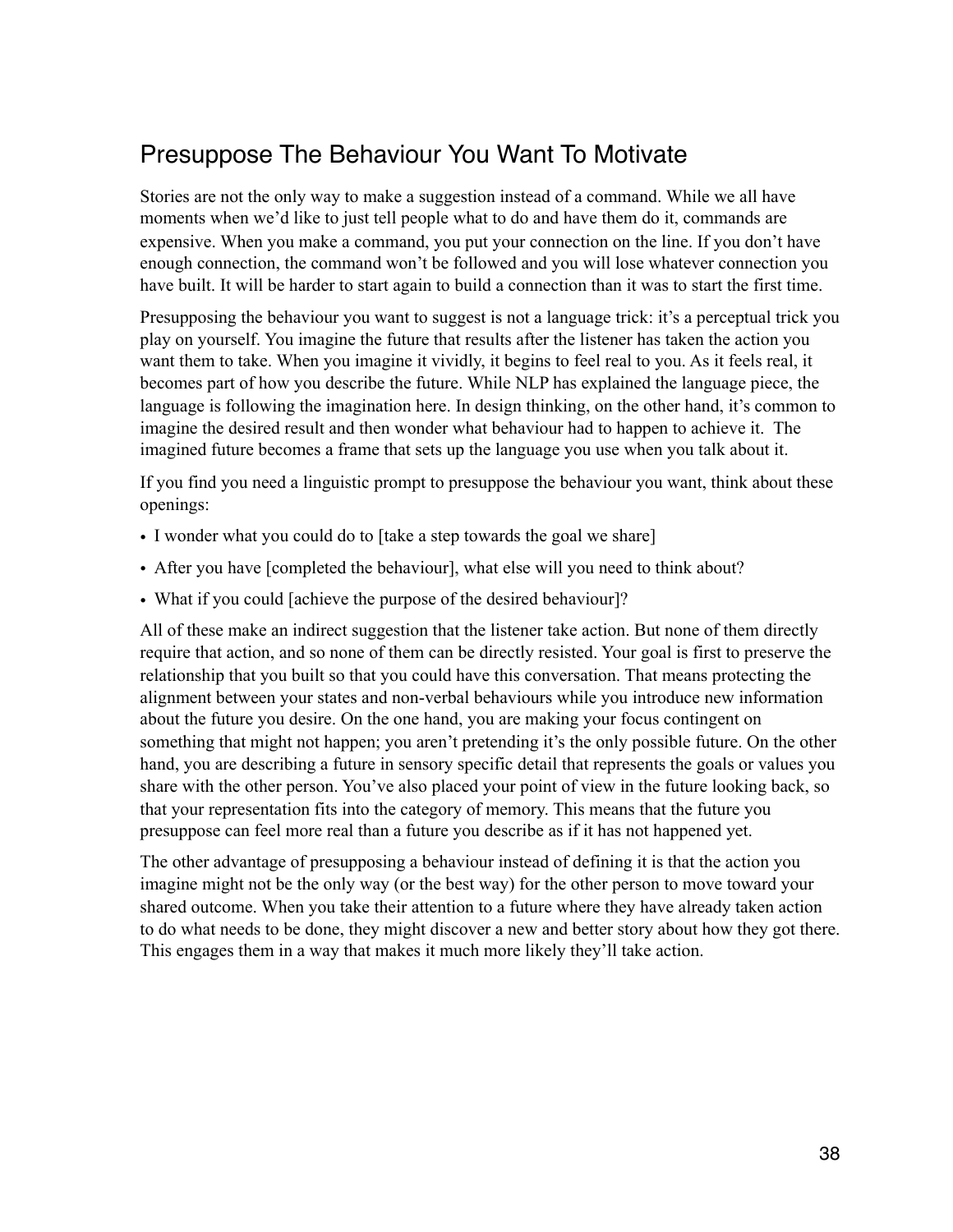#### Practice Saying What You Want

People do what they imagine doing. That's the finding of lots of science on the value of mental rehearsal and it's the point of the NLP model of goal-setting. When you clearly imagine the sensory data, physiology, emotions and thoughts associated with achieving something, you are more likely to find yourself taking the actions you have imagined taking. Athletes are not the only ones who play the way they practice.

When you practice talking about what you want in ways that stick, you make two things more likely:

- You'll become increasingly clear about the details of what you want and so increasingly sensitive to opportunities in your environment that would support what you want
- Other people will imagine what you want at a level of detail that will make it feel real to them so that they are more likely to be sensitive to opportunities to take action that matches what they have imagined while listening to you.

There have been times in your life when you have forgotten where an idea originated; by the time you were engaged in taking action, you were not sure whether it was your idea or someone else's. Once you imagine something clearly, it feels like yours. This is especially true when you first heard the idea from someone who was connecting with you by matching your non-verbal behaviours and your focus.

However, people reliably and repeatedly state what they want much less often than you might expect. That's because it takes willpower and practice to regularly say what you want instead of saying what you fear or dislike. The human mind/brain/body system defaults to safety. This means it scans the environment for danger and problems so that you can fix or fight or flee before you get hurt. It's not an option: this is a default function of human perception and reasoning.

You can't turn this default off, and you can't even turn it down a little. It is what it is: your bigger self wants to keep you safe. What you can do is turn up the alternative focus by practice (repetition fuelled by willpower). If you are determined to look at every situation and see what is useful and what is possible, you will begin to add that scan to the scan you do for danger.

As you scan for what you want, it becomes easier to describe what you are are seeing or imagining that represents a desirable future. It becomes easier to give words to what you value and what you want to perceive and to achieve. As you say it, listeners imagine it (that's how human beings make sense of language). As they imagine it, it becomes a little more real, a little more compelling.

So practice spelling it out for you and for them. What is it you want now?